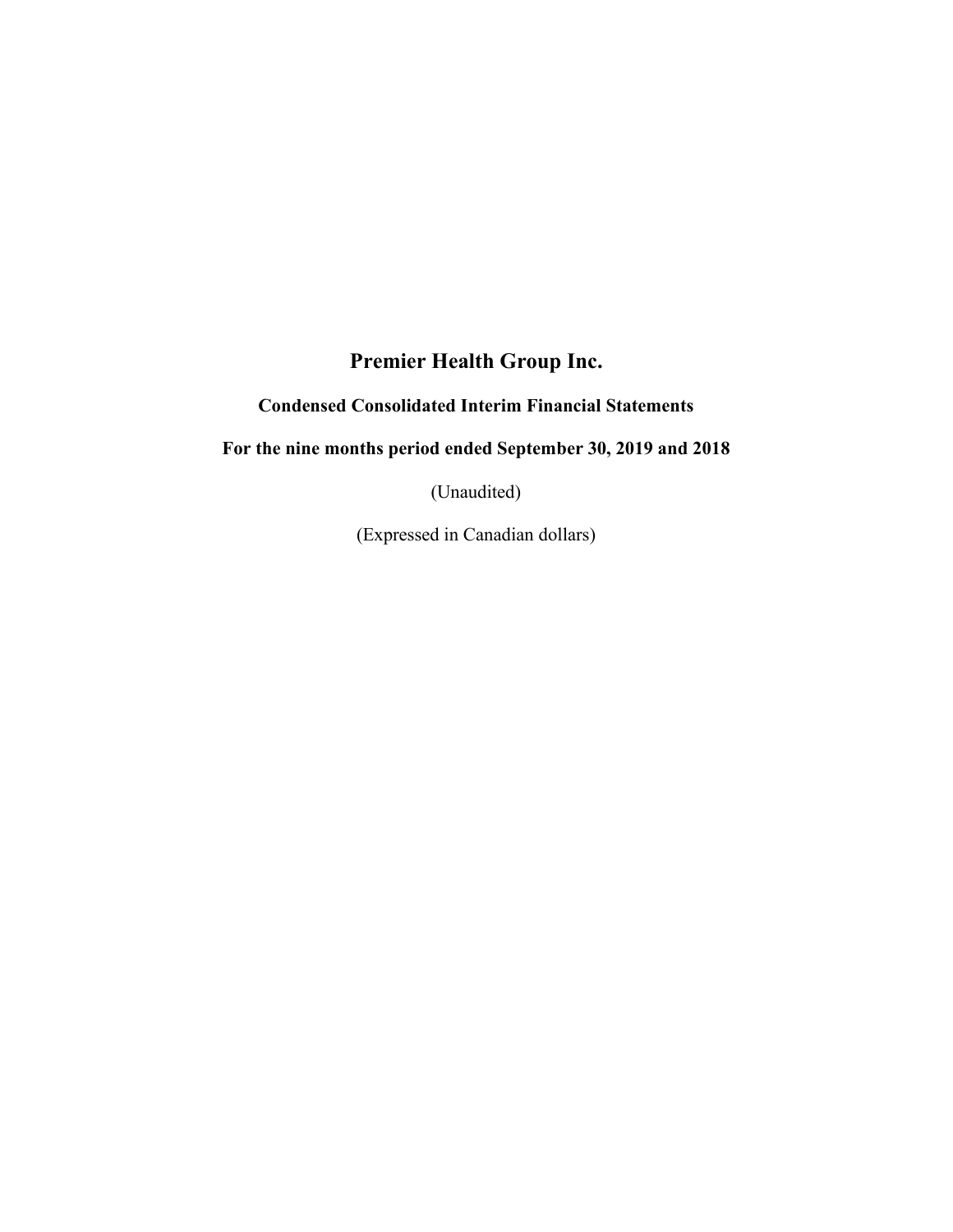| <b>Consolidated Statements of Financial Position</b>                    |        |
|-------------------------------------------------------------------------|--------|
| Consolidated Statements of Loss and Comprehensive Income (Loss)         |        |
| Consolidated Statements of Changes in Shareholders' Equity (Deficiency) |        |
| Consolidated Statements of Cash Flows                                   | h      |
| Notes to the Consolidated Financial Statements                          | 7 - 32 |

Page

## **NOTICE OF NO AUDITOR REVIEW OF CONDENSED INTERIM CONSOLIDATED FINANCIAL STATEMENTS**

Under National Instrument 51-102, Part 4, subsection 4.3 (3) (a), if an auditor has not performed a review of the consolidated interim financial statements, they must be accompanied by a notice indicating that an auditor has not reviewed the financial statements.

The accompanying unaudited condensed interim consolidated financial statements of the Company have been prepared by and are the responsibility of the Company's management.

The Company's independent auditor has not performed a review of these financial statements in accordance with standards established by the Canadian Institute of Chartered Accountants for a review of the consolidated interim financial statements by an entity's auditor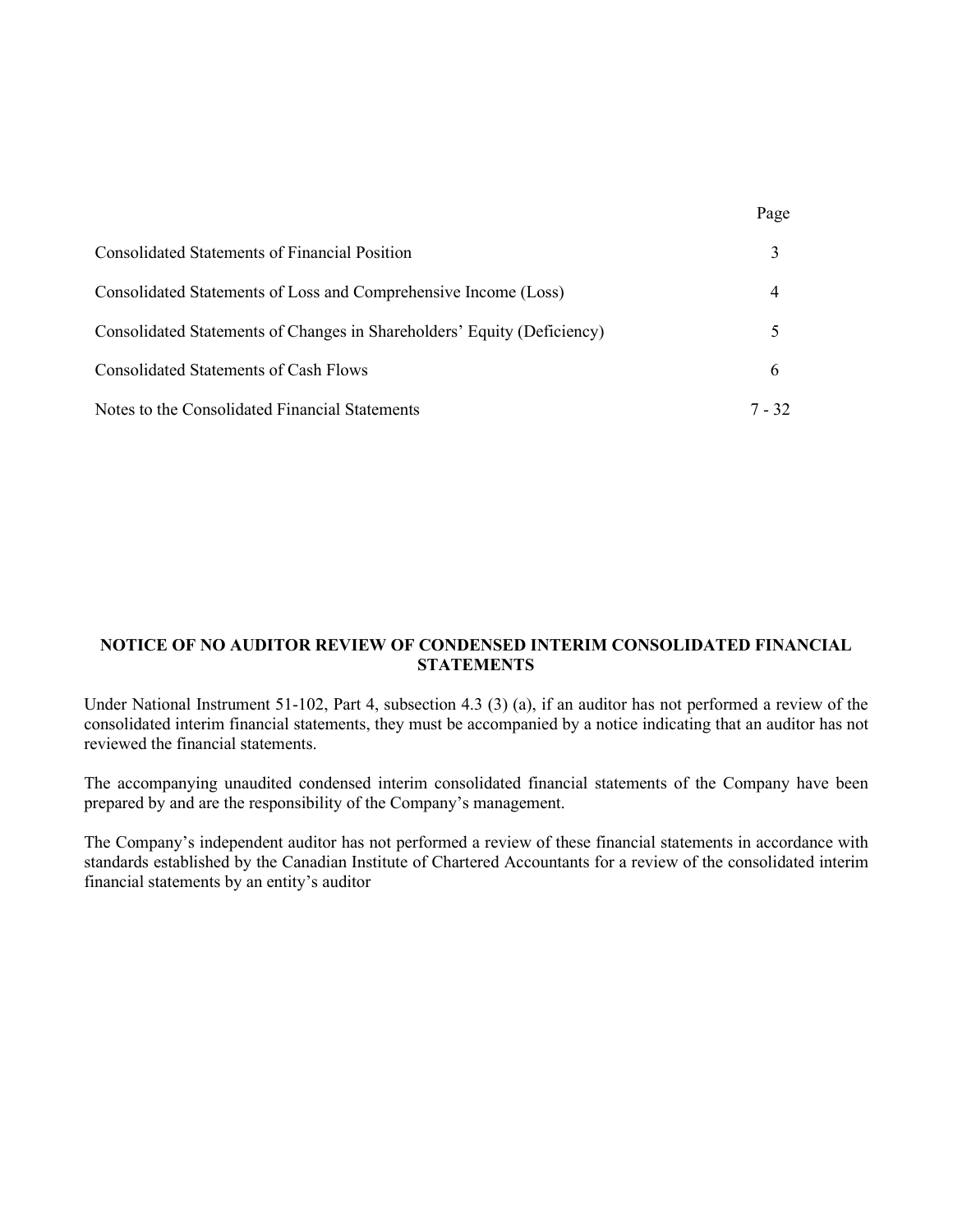## PREMIER HEALTH GROUP INC. Condensed Consolidated Interim Statements of Net Loss and Comprehensive Loss (Expressed in Canadian Dollars) For the periods ended

|                                                        | September 30, |             |    | December 31, |
|--------------------------------------------------------|---------------|-------------|----|--------------|
|                                                        | 2019          |             |    | 2018         |
| <b>ASSETS</b>                                          |               |             |    |              |
| <b>Current Assets</b>                                  |               |             |    |              |
| Cash (Note 6)                                          | \$            | 13,813      | \$ | 1,055,543    |
| Subscriptions Receivable                               |               | 2,100,000   |    |              |
| Accounts receivable (Note 7)                           |               | 257,019     |    | 113,387      |
| Deposits on investments                                |               |             |    | 700,000      |
| Marketable securities (Note 8)                         |               | 1           |    | -1           |
| Due from related parties (Note 15)                     |               |             |    | 43,001       |
| Convertible note receivable (Note 15)                  |               |             |    | 220,000      |
| Inventory                                              |               | 740,959     |    |              |
| Prepaid expenses                                       |               | 105,202     |    | 245,279      |
| Other current assets                                   |               | 125,000     |    |              |
| <b>Total current assets</b>                            |               | 3,341,994   |    | 2,377,211    |
| Property and equipment (Note 9)                        |               | 237,687     |    | 94,547       |
| Right-of-use assets (Note 18)                          |               | 2,503,161   |    |              |
| Other non-current assets                               |               | 32,860      |    |              |
| Goodwill (Note 3)                                      |               | 12,843,438  |    | 3,951,570    |
| <b>Total Assets</b>                                    | \$            | 18,959,140  | \$ | 6,423,328    |
|                                                        |               |             |    |              |
| <b>LIABILITIES</b>                                     |               |             |    |              |
| <b>Current Liabilities</b>                             |               |             |    |              |
| Accounts payable and accrued liabilities (Notes 10)    | \$            | 828,049     | \$ | 627,333      |
| Current portion of long-term debt (Note 12)            |               | 282,527     |    |              |
| Other current liabilities (Note 11)                    |               | 206,654     |    |              |
| Lease Liability current portion (Note 18)              |               | 452,551     |    |              |
| Convertible debenture (Note 14)                        |               |             |    | 1,451,786    |
| Liabilities from discontinued operations (Note 16)     |               |             |    | 139,372      |
| <b>Total current liabilities</b>                       |               | 1,769,781   |    | 2,218,491    |
| Lease Liability non-current portion (Note 18)          |               | 2,096,267   |    |              |
| Long-term debt (Note 12)                               |               | 2,015,690   |    |              |
| <b>Total Liabilities</b>                               |               | 5,881,738   |    | 2,218,491    |
| <b>SHAREHOLDERS' DEFICIENCY</b>                        |               |             |    |              |
| Share capital (Note 17)                                |               | 17,238,096  |    | 8,047,100    |
| Equity component of convertible debenture (Note 14)    |               |             |    | 880,845      |
| Reserves                                               |               | 2,200,106   |    | 865,014      |
| Accumulated other comprehensive loss                   |               |             |    | (406, 782)   |
| Deficit                                                |               | (6,360,800) |    | (5,181,243)  |
| Deficiency attributable to shareholders of the Company |               | 13,077,402  |    | 4,204,934    |
| Non-controlling interest                               |               |             |    | (97)         |
| <b>Total Deficiency</b>                                |               | 13,077,402  |    | 4,204,837    |
| <b>Total Liabilities and Shareholders' Deficiency</b>  | \$            | 18,959,140  | \$ | 6,423,328    |
| Nature of operations and going concern (Note 1)        |               |             |    |              |

**Subsequent events** *(Note 22)*

Approved and authorized for issuance by the Board of Directors on November 29, 2019

| "Essam Hamza"              | "Donald Gordon"         |
|----------------------------|-------------------------|
| Essam Hamza, CEO, Director | Donald Gordon, Director |
|                            |                         |

The accompany notes are an integral part of these condensed consolidated interim financial statements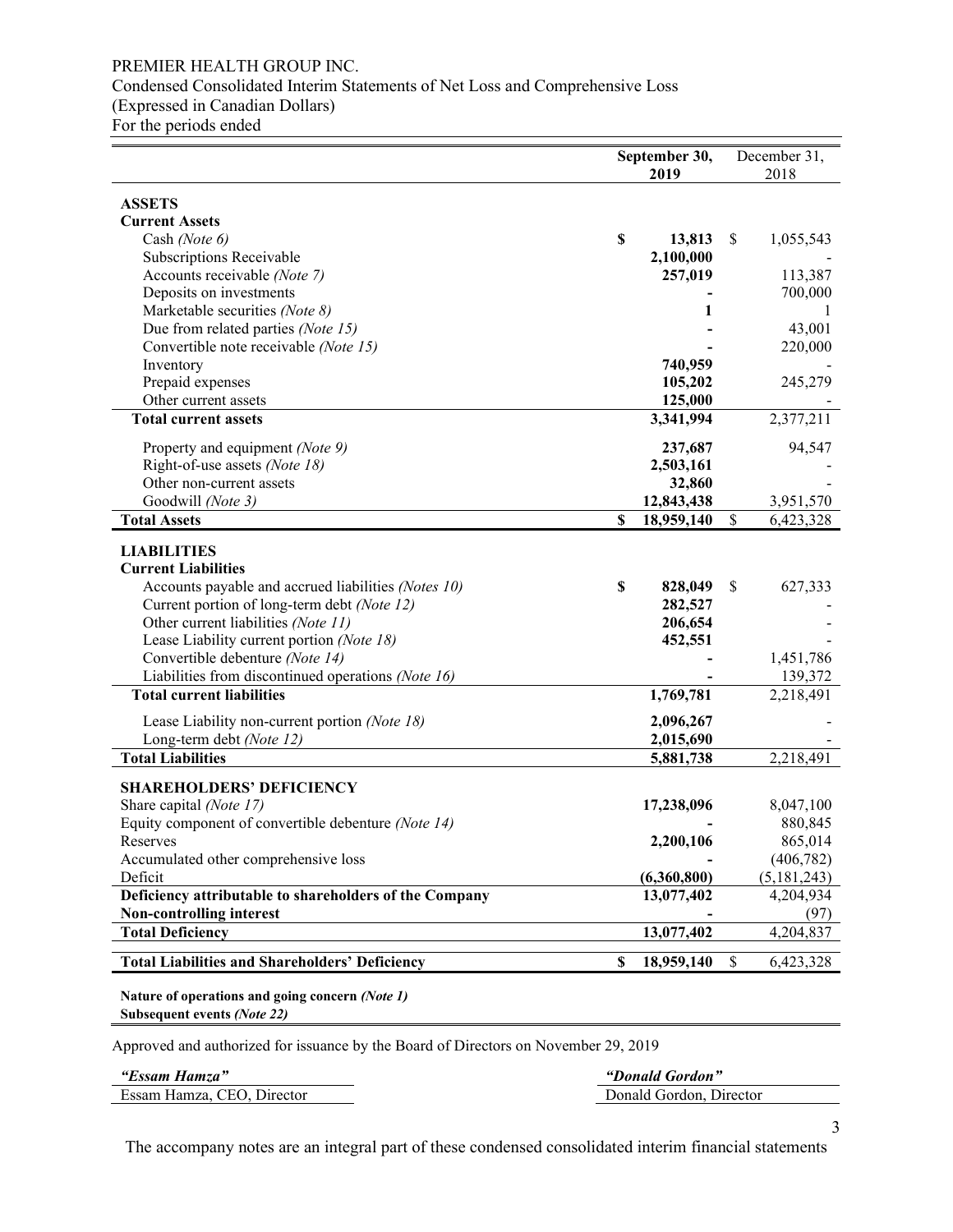## PREMIER HEALTH GROUP INC.

## Condensed Consolidated Interim Statements of Net Loss and Comprehensive Loss

(Expressed in Canadian Dollars)

For the periods ended

|                                                                                   | For the three-Month Period Ended |                                      |           | For the nine-Month Period Ended |                  |                                        |    |                       |
|-----------------------------------------------------------------------------------|----------------------------------|--------------------------------------|-----------|---------------------------------|------------------|----------------------------------------|----|-----------------------|
|                                                                                   | September 30,<br>2019            |                                      |           | September 30,<br>2018           |                  | September 30,<br>2019                  |    | September 30,<br>2018 |
|                                                                                   |                                  | (Note 12)                            | (Note 12) |                                 |                  | (Note 12)                              |    | (Note 12)             |
| <b>REVENUE</b> (Note 4)<br><b>PHYSICIAN FEES</b><br><b>COST OF GOODS SOLD</b>     | \$                               | 2,165,217<br>(494,340)<br>(671, 929) | \$        | 438,080<br>(323, 041)           | \$               | 4,327,116<br>(1,677,598)<br>(671, 929) | \$ | 438,080<br>(323, 041) |
| <b>GROSS PROFIT</b>                                                               |                                  | 998,948                              |           | 115,039                         |                  | 1,977,589                              |    | 115,039               |
| <b>EXPENSES</b>                                                                   |                                  |                                      |           |                                 |                  |                                        |    |                       |
| Accretion and interest expense on convertible debt                                |                                  |                                      |           |                                 |                  |                                        |    |                       |
| (Note 14, 15)                                                                     | \$                               |                                      | \$        | 79,817                          | \$               | 86,330                                 | \$ | 230,959               |
| Amortization (Note 9, 18)                                                         |                                  | 134,373                              |           | 8,471                           |                  | 249,305                                |    | 8,471                 |
| Management fees (Note 15)                                                         |                                  |                                      |           |                                 |                  |                                        |    | 21,000                |
| Marketing and Advertising                                                         |                                  | 90,360                               |           | 138,975                         |                  | 858,767                                |    | 138,975               |
| Office and Administration                                                         |                                  | 147,288                              |           | 53,249                          |                  | 369,604                                |    | 56,452                |
| Professional fees                                                                 |                                  | 72,934                               |           | 21,517                          |                  | 305,272                                |    | 31,019                |
| Rent                                                                              |                                  | 15,079                               |           | 20,803                          |                  | 45,205                                 |    | 23,803                |
| Stock Based Compensation (Note 17)                                                |                                  | 459,934                              |           | 336,389                         |                  | 1,225,841                              |    | 336,389               |
| Transfer agent and regulatory fees                                                |                                  | 5,264                                |           | 19,263                          |                  | 24,977                                 |    | 34,428                |
| Wages and Salaries (Note 15)                                                      |                                  | 827,503                              |           | 164,175                         |                  | 1,845,413                              |    | 164,175               |
| Interest Expense (Note 5, 13, 18)                                                 |                                  | 49,841                               |           |                                 |                  | 66,225                                 |    |                       |
|                                                                                   |                                  | 1,802,576                            |           | 842,659                         |                  | 5,076,939                              |    | 1,045,671             |
|                                                                                   |                                  | (803, 628)                           |           | (727, 620)                      |                  | (3,099,350)                            |    | (930, 632)            |
| Foreign exchange gain (loss)                                                      |                                  | (6,047)                              |           | 28,377                          |                  | 37,819<br>(6,047)                      |    | (48, 655)             |
| Gain (loss) on Sale of Clinicas (Note 16)                                         |                                  |                                      |           |                                 |                  | (152, 975)                             |    |                       |
| Gain (loss) from discontinued operations (Note 16)                                |                                  |                                      |           | (14, 373)                       |                  | (22,967)                               |    | (68, 345)             |
| Net loss for the period                                                           | \$                               | (809, 675)                           | \$        | (713, 616)                      | S                | (3,243,520)                            | \$ | (1,047,632)           |
| Net income (loss) attributable to:                                                |                                  |                                      |           |                                 |                  |                                        |    |                       |
| Shareholders of the Company                                                       | \$                               | (809, 675)                           | \$        | (713, 614)                      | \$               | (3,243,529)                            | \$ | (1,047,625)           |
| Non-controlling interest                                                          |                                  | 0                                    |           | (2)                             |                  | 9                                      |    | (7)                   |
|                                                                                   | \$                               | (809, 675)                           | \$        | (713, 616)                      | \$               | (3, 243, 520)                          | \$ | (1,047,632)           |
|                                                                                   |                                  |                                      |           |                                 |                  |                                        |    |                       |
| Other comprehensive income (loss):<br>Foreign currency translation                |                                  |                                      |           | 2,675                           |                  |                                        |    | 5,788                 |
| Other comprehensive income (loss)                                                 |                                  | $\blacksquare$                       |           | 2,675                           |                  | $\blacksquare$                         |    | 5,788                 |
|                                                                                   |                                  |                                      |           |                                 |                  |                                        |    |                       |
| Total comprehensive loss for the period                                           | \$                               | (809, 675)                           | \$        | (710, 941)                      | \$               | (3,243,520)                            | \$ | (1,041,844)           |
|                                                                                   |                                  |                                      |           |                                 |                  |                                        |    |                       |
| Other comprehensive income (loss) attributable to:<br>Shareholders of the Company | \$                               |                                      | \$        | 2,675                           | S                |                                        | \$ | 5,785                 |
| Non-controlling interest                                                          |                                  |                                      |           |                                 |                  |                                        |    | 3                     |
|                                                                                   | \$                               | $\overline{\phantom{a}}$             | \$        | 2,675                           | $\mathbf S$      |                                        | \$ | 5,788                 |
| Total comprehensive loss attributable to:                                         |                                  |                                      |           |                                 |                  |                                        |    |                       |
| Shareholders of the Company                                                       | \$                               | (809, 675)                           | \$        | (710, 939)                      | \$               | (3,243,529)                            | \$ | (1,041,840)           |
| Non-controlling interest                                                          |                                  | $\boldsymbol{0}$                     |           | (2)                             |                  | 9                                      |    | (4)                   |
|                                                                                   | \$                               | (809, 675)                           | \$        | (710, 941)                      | $\boldsymbol{s}$ | (3,243,520)                            | \$ | (1,041,844)           |
| Basic and diluted loss per common share                                           | \$                               | (0.01)                               | \$        | (0.02)                          | \$               | (0.047)                                | \$ | (0.025)               |
| Weighted average number of common shares<br>outstanding                           |                                  | 73,267,595                           |           | 41,115,240                      |                  | 68,941,885                             |    | 41,115,240            |

The accompany notes are an integral part of these condensed consolidated interim financial statements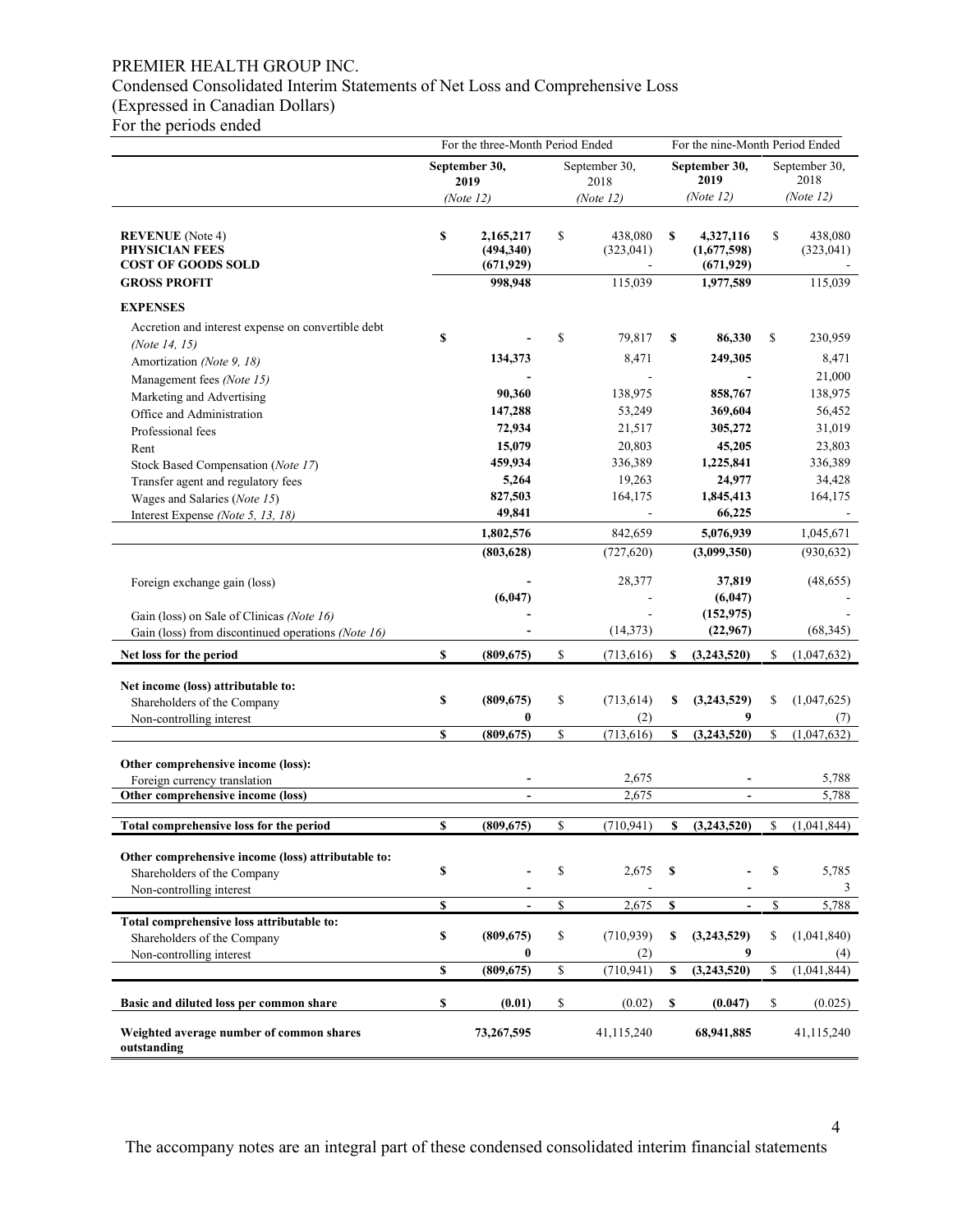## PREMIER HEALTH GROUP INC.

Condensed Consolidated Interim Statements of Changes in Shareholders' Equity (Deficiency)

(Expressed in Canadian Dollars)

|                                                                                    | Number of<br>outstanding<br>shares |              | Share capital          |               | <b>Equity</b><br>component<br>of<br>convertible |                           | <b>Share-based</b><br>payment<br>reserve |    | Accumulated<br>other<br>comprehensive<br>income (loss) |               | <b>Deficit</b> |               | Non-<br>controlling<br>interest |                           | <b>Total</b>            |
|------------------------------------------------------------------------------------|------------------------------------|--------------|------------------------|---------------|-------------------------------------------------|---------------------------|------------------------------------------|----|--------------------------------------------------------|---------------|----------------|---------------|---------------------------------|---------------------------|-------------------------|
| Balance, December 31, 2017<br>Shares issued for cash<br>Shares issued for business | 34,944,031<br>14,220,000           | \$           | 1,057,100<br>3,555,000 | S             | 880,845                                         | <sup>\$</sup>             |                                          |    | (399, 107)                                             | <sup>\$</sup> | (2,497,890)    | <sup>\$</sup> | (91)                            | $\boldsymbol{\mathsf{S}}$ | (959, 143)<br>3,555,000 |
| acquisition of HealthVue                                                           | 12,000,000                         |              | 3,000,000              |               |                                                 |                           |                                          |    |                                                        |               |                |               |                                 |                           | 3,000,000               |
| Stock-based compensation                                                           |                                    |              |                        |               |                                                 |                           | 336,389                                  |    |                                                        |               |                |               |                                 |                           | 336,389                 |
| Currency translation adjustment                                                    |                                    |              |                        |               |                                                 |                           |                                          |    | 5,785                                                  |               |                |               | 3                               |                           | 5,788                   |
| Net loss for the period                                                            |                                    |              |                        |               |                                                 |                           |                                          |    |                                                        |               | (1,047,625)    |               | (7)                             |                           | (1,047,632)             |
| Balance, September 30, 2018                                                        | 61,164,031                         | \$           | 7,612,100              | \$            | 880,845                                         | $\boldsymbol{\mathsf{S}}$ | 336,389                                  | S  | (393, 322)                                             | \$            | (3,545,515)    | $\mathbf S$   | (95)                            | $\mathbf S$               | 4,890,402               |
| Shares issued for marketing and<br>advertising                                     | 500,000                            |              | 435,000                |               |                                                 |                           |                                          |    |                                                        |               |                |               |                                 |                           | 435,000                 |
| Stock-based compensation                                                           |                                    |              |                        |               |                                                 |                           | 528,625                                  |    |                                                        |               |                |               |                                 |                           | 528,625                 |
| Currency translation adjustment                                                    |                                    |              |                        |               |                                                 |                           |                                          |    | (13, 460)                                              |               |                |               |                                 |                           | (13,460)                |
| Net loss for the period                                                            |                                    |              |                        |               |                                                 |                           |                                          |    |                                                        |               | (1,635,728)    |               | (2)                             |                           | (1,635,730)             |
| Balance, December 31, 2018                                                         | 61,664,031                         | \$           | 8,047,100              | \$            | 880,845                                         | $\mathbf S$               | 865,014                                  | \$ | (406, 782)                                             | \$            | (5,181,243)    | $\mathbf S$   | (97)                            | $\mathbf S$               | 4,204,837               |
| Shares issued for business                                                         |                                    |              |                        |               |                                                 |                           |                                          |    |                                                        |               |                |               |                                 |                           |                         |
| acquisitions of Cloud Practice                                                     | 7,379,752                          |              | 4,098,363              |               |                                                 |                           |                                          |    |                                                        |               |                |               |                                 |                           | 4,098,363               |
| <b>Private Placements</b>                                                          | 8,984,687                          |              | 4,527,570              |               |                                                 |                           |                                          |    |                                                        |               |                |               |                                 |                           | 4,527,570               |
| Share Issuance Cost                                                                |                                    |              | (244, 186)             |               |                                                 |                           |                                          |    |                                                        |               |                |               |                                 |                           | (244, 186)              |
| <b>Agent Warrants Issued</b>                                                       |                                    |              | (109, 251)             |               |                                                 |                           | 109,251                                  |    |                                                        |               |                |               |                                 |                           |                         |
| <b>Exercise of Options</b>                                                         | 2,200,000                          |              | 700,000                |               |                                                 |                           |                                          |    |                                                        |               |                |               |                                 |                           | 700,000                 |
| Stock-based compensation                                                           |                                    |              |                        |               |                                                 |                           | 1,225,841                                |    |                                                        |               |                |               |                                 |                           | 1,225,841               |
| Sale of Clinicas                                                                   | 475,000                            |              | 218,500                |               | (880, 845)                                      |                           |                                          |    | 399,770                                                |               | 2,071,072      |               |                                 |                           | 1,808,497               |
| Currency translation adjustment                                                    |                                    |              |                        |               |                                                 |                           |                                          |    | 7,012                                                  |               | (7,100)        |               | 88                              |                           |                         |
| Net loss for the period                                                            |                                    |              |                        |               |                                                 |                           |                                          |    |                                                        |               | (3,243,529)    |               | 9                               |                           | (3,243,520)             |
| Balance, September 30, 2019                                                        | 80,703,470                         | <sup>S</sup> | 17,238,096             | $\mathcal{S}$ |                                                 | \$                        | 2,200,106                                | \$ |                                                        | \$            | (6,360,800)    | $\mathcal{S}$ |                                 | <sup>\$</sup>             | 13,077,402              |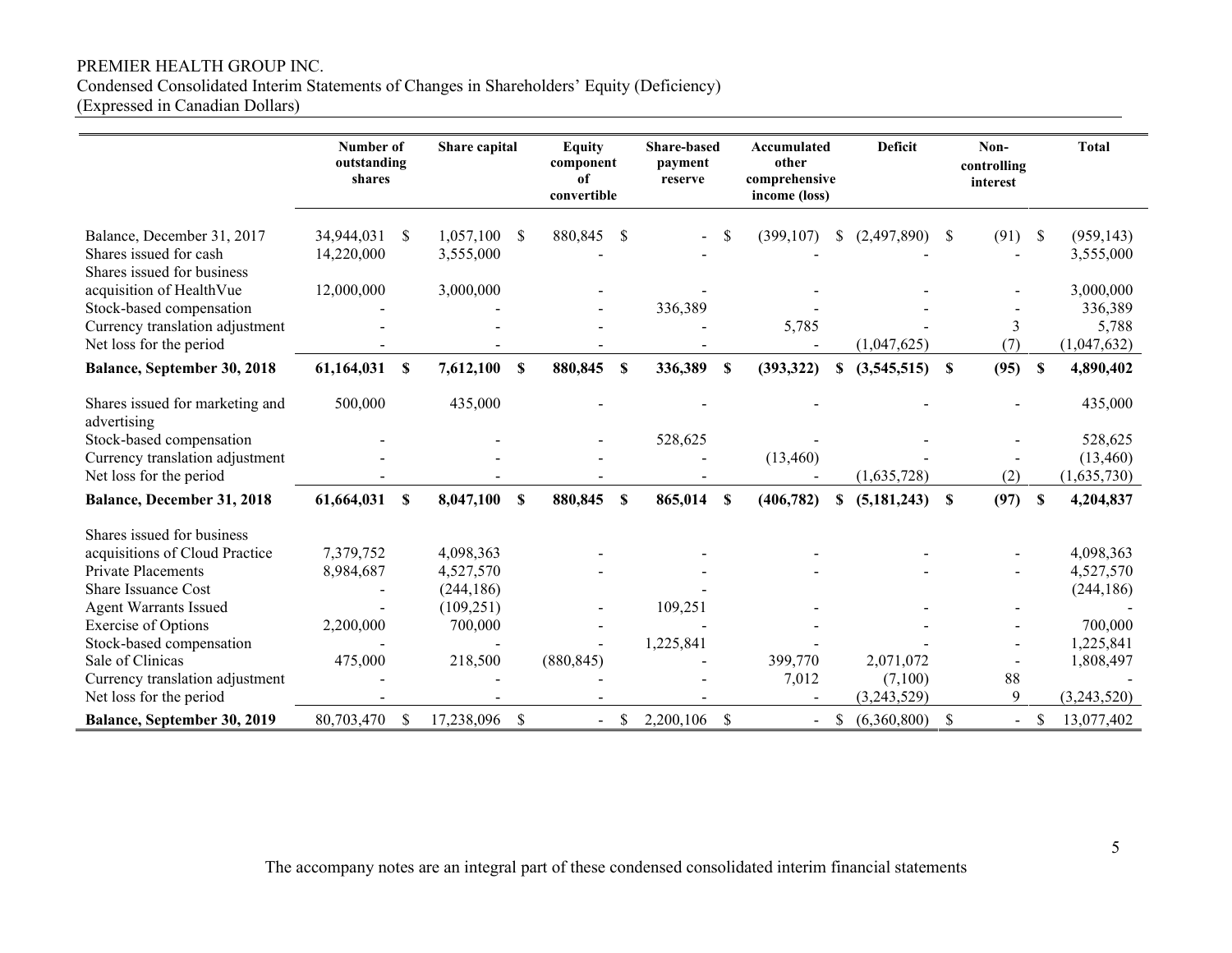## PREMIER HEALTH GROUP INC. Condensed Consolidated Interim Statements of Cash Flows (Expressed in Canadian Dollars)

| For the Nine-Month Period Ended                     | September 30,<br>2019 | September 30,<br>2018 |             |  |
|-----------------------------------------------------|-----------------------|-----------------------|-------------|--|
| Cash provided by (used in):                         |                       |                       |             |  |
| <b>Operating activities</b>                         |                       |                       |             |  |
| Net Gain (loss)                                     | \$<br>(3,243,520)     | S.                    | (1,047,632) |  |
| Item not involving cash                             |                       |                       |             |  |
| Accretion on convertible debenture                  | 44,174                |                       | 107,881     |  |
| Interest on Lease Liabilities                       | 31,811                |                       |             |  |
| Amortization                                        | 249,305               |                       | 8,471       |  |
| Loss from discontinued operations                   | 22,967                |                       |             |  |
| Loss on sale of equipment                           | 6,047                 |                       |             |  |
| Unrealized foreign exchange (gain) loss             | (29, 236)             |                       | 39,839      |  |
| Stock-based compensation                            | 1,225,841             |                       | 336,389     |  |
| Change in non-cash working capital components:      |                       |                       |             |  |
| Accounts receivable                                 | 19,770                |                       | (38, 787)   |  |
| Prepaid expenses                                    | 170,603               |                       | (16, 274)   |  |
| Inventory                                           | (8,770)               |                       |             |  |
| Other current assets                                | (125,000)             |                       |             |  |
| Accounts payable and accrued liabilities            | (50, 425)             |                       | (221, 473)  |  |
| Due from related parties                            |                       |                       | 129,655     |  |
| Net liabilities from discontinued operations        |                       |                       | 68,345      |  |
| Net cash used in operating activities               | (1,686,433)           |                       | (633, 586)  |  |
| <b>Investing activities</b>                         |                       |                       |             |  |
| Acquisition of HealthVue                            |                       |                       | (999, 967)  |  |
| Cash received from acquisition of Healthvue         |                       |                       | 323,108     |  |
| Acquisition of Cloud Practice                       | (2,000,000)           |                       |             |  |
| Acquisition of Pharmacies                           | (1,022,998)           |                       |             |  |
| Cash received from acquisition of Cloud Practice    | 107,092               |                       |             |  |
| Cash received from acquisition of Pharmacies        | 7,098                 |                       |             |  |
| Deposits on Investments                             | 700,000               |                       |             |  |
| Investment in franchise                             | (12,860)              |                       |             |  |
| <b>Intangible Assets</b>                            | (20,000)              |                       |             |  |
| Loss on sale of Clinicas                            | 152,975               |                       |             |  |
| Purchase of equipment                               | (13, 649)             |                       | (1,806)     |  |
| Sale of equipment                                   | 9,650                 |                       |             |  |
| Net cash (used in) provided by investing activities | (2,092,692)           |                       | (678, 665)  |  |
| <b>Financing activities</b>                         |                       |                       |             |  |
| Proceeds from issuance of shares                    | 4,527,570             |                       | 3,455,000   |  |
| Share Issuance Cost                                 | (108, 186)            |                       |             |  |
| Subscription receivable                             | (2,100,000)           |                       |             |  |
| <b>Exercise of Options</b>                          | 700,000               |                       |             |  |
| Lease payments made                                 | (208, 283)            |                       |             |  |
| Principle payment on non related party loan         | (2,079)               |                       |             |  |
| Principle payment on term loan                      | (71, 627)             |                       |             |  |
| Net cash provided by financing activities           | 2,737,395             |                       | 3,455,000   |  |
| Increase (decrease) in cash                         | (1,041,730)           |                       | 2,142,749   |  |
| Cash, beginning                                     | 1,055,543             |                       | 451         |  |
| Cash, ending                                        | \$<br>13,813          | \$                    | 2,143,200   |  |
|                                                     |                       |                       |             |  |
| Cash paid for interest                              | \$<br>34,414          | \$                    |             |  |
| Cash paid for income tax                            | \$                    | \$                    |             |  |

The accompany notes are an integral part of these condensed consolidated interim financial statements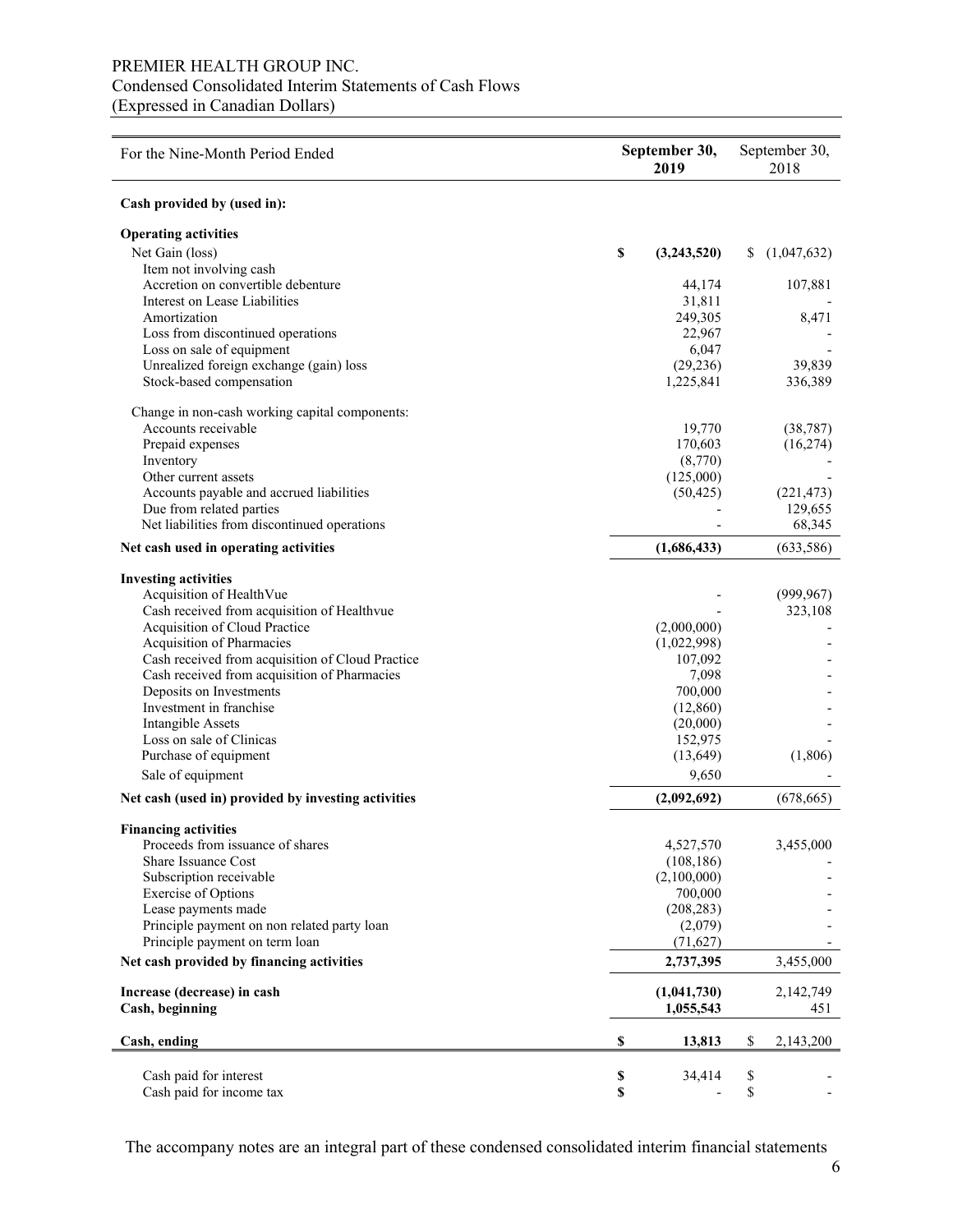## **1. NATURE OF OPERATIONS AND GOING CONCERN**

Premier Health Group Inc. (the "Company") was incorporated on September 19, 2013 and is a reporting issuer in British Columbia, Canada. The parent company of the Company was Web Watcher Systems Ltd. ("Web Watcher"), which was incorporated on April 16, 2010 pursuant to the British Columbia Act. The Company entered into to a Plan of Arrangement (the "Arrangement Agreement") with Web Watcher dated October 23, 2013. Pursuant to the Arrangement Agreement, the Company issued 14,403,698 common shares to the Web Watcher shareholders during the year ended December 31, 2016 in exchange for 100 common shares held by Web Watcher, and became a separate entity from Web Watcher.

On June 17, 2016, the Company completed the acquisition (99.9%) of a multidisciplinary rehabilitation business located in Santiago, Dominican Republic Premier named Clinicas de Rehabilitacion Precer, S. R. L. ("Clinicas"). As at December 31, 2018 and 2017, Clinicas was considered to be a discontinued operation. On April 1, 2019, the Company entered into a settlement agreement with the Company's former CEO, who is also the former sole shareholder of Clinicas, to complete the full transfer of the Company's 99.9% ownership of Clinicas and the forgiveness of the convertible debenture held by the former CEO issued on the original purchase of 99.9% of Clinicas (Note 12).

On August 1, 2018, the Company completed the acquisition of all the issued and outstanding shares of HealthVue Ventures Ltd. ("HealthVue") *(Note 3).* HealthVue provides telemedicine visits remotely and full-service family practice from its multiple clinic locations throughout the Lower Mainland in British Columbia.

On January 28, 2019 the Company completed the acquisition of all the issued and outstanding shares of Cloud Practice *(Note 3)*. Cloud Practice is a technology company that offers cloud-based electronic medical records software, medical billing software and an online patient portal for medical clinics using a software as a service ("SAAS") model. Cloud Practice services over 280 clinics across Canada, 3000 doctors and has approximately 3 million patient charts in their database.

On July 17, 2019, the Company completed the acquisition of all the issued and outstanding shares of two pharmacies based in Metro Vancouver, B.C. ("Pharmacies") *(Note 3).* In addition to the retailing of prescription drugs, over-the-counter drugs, and other front store items, the Pharmacies provide clinical services like med reviews and compounding services.

The Company is focused on innovative health care approaches that combine human skill-based expertise with emerging technologies. The Company, in conjunction with its subsidiary Cloud Practice, is developing proprietary technology to deliver quality healthcare through the combination of connected primary care clinics, telemedicine, and an artificial intelligence (AI) enabled patient portal.

The address of the Company's corporate office is 810-789 W Pender Street, Vancouver, British Columbia, Canada.

These condensed consolidated interim financial statements have been prepared using International Financial Reporting Standard ("IFRS") on a going concern basis which assumes the Company will be able to realize its assets and discharge its liabilities in the normal course of business rather than through a process of forced liquidation. While the Company has been successful in securing financings in the past, there is no assurance that it will be able to do so in the future. During the nine months period ended September 30, 2019, the Company had net loss of \$3,243,520 (September 30, 2018 – \$1,047,632 loss) and as at September 30, 2019 had an accumulated deficit of \$6,360,800 (September 30, 2018 – \$3,545,515) which has been funded primarily by share subscriptions received and loans from non-related parties. As at September 30, 2019, the Company had a positive working capital of \$1,572,213. These factors indicate the existence of a material uncertainty that may cast significant doubt about the Company's ability to continue as a going concern. These financial statements do not include any adjustments relating to the recoverability and classification of recorded asset amounts and classification of liabilities that might be necessary should the Company be unable to continue in existence. The effect of any such adjustments could be material.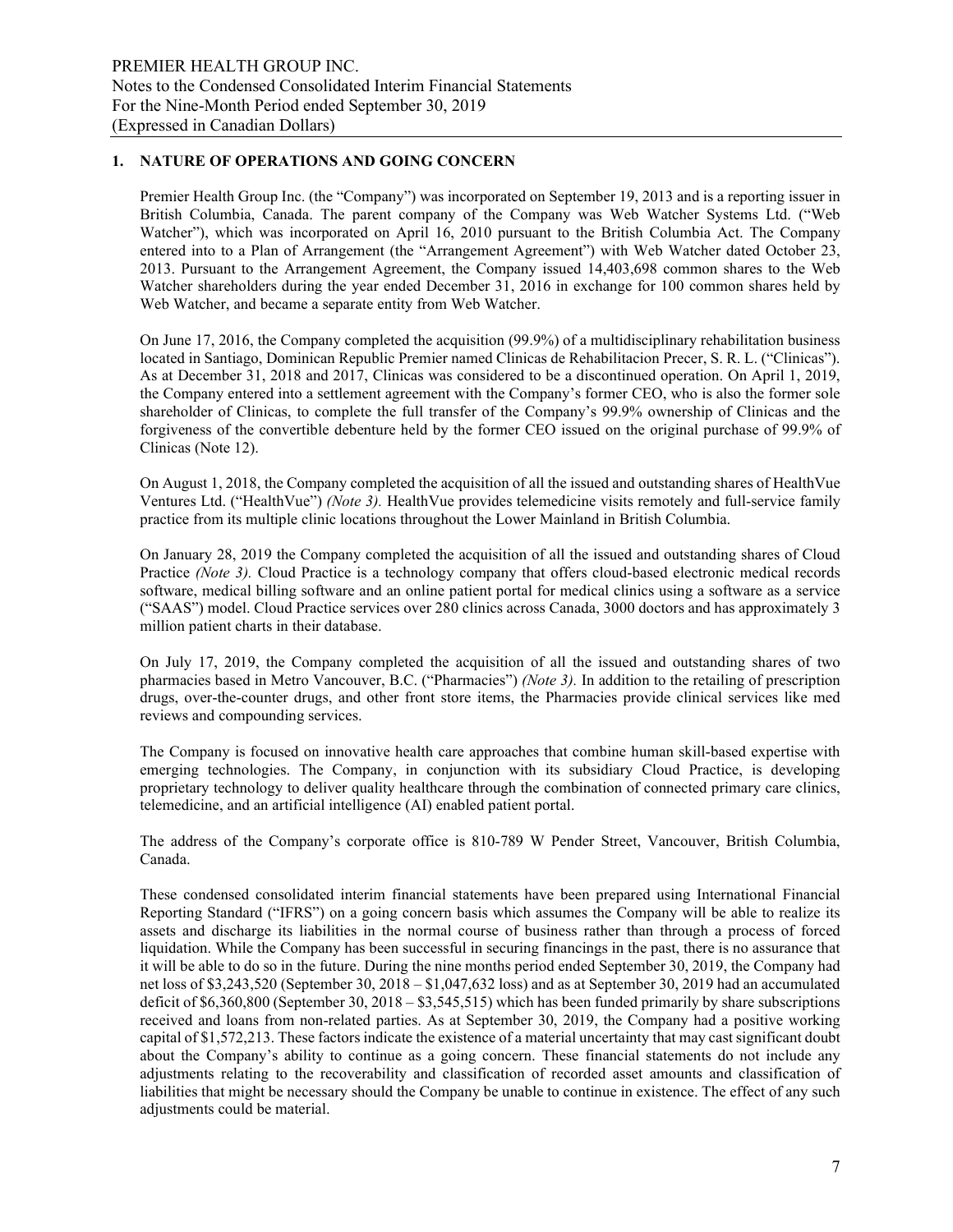## **2. SIGNIFICANT ACCOUNTING POLICIES**

## **a) Basis of Consolidation**

The condensed consolidated interim financial statements include the accounts of the Company and its wholly controlled subsidiary, HealthVue Ventures Ltd. (Canada) ("HealthVue"), its wholly controlled subsidiary, Cloud Practice Inc. (Canada) ("Cloud Practice"), and its wholly controlled subsidiaries, Cloverdale Pharmacy Ltd. and Steveston Health Centre Ltd. (Canada) ("Pharmacies"). All inter-company transactions and balances have been eliminated on consolidation.

## **b) Basis of Presentation**

These condensed consolidated interim financial statements have been prepared in accordance with IFRS as issued by the International Accounting Standards Board ("IASB") and interpretations of the International Financial Reporting Interpretations Committee ("IFRIC").

These condensed consolidated interim financial statements are presented in Canadian dollars, which is the functional currency of the parent Company, HealthVue, Pharmacies, and Cloud Practice. These consolidated financial statements have been prepared on a historical cost basis, except for certain financial instruments classified as fair value through profit or loss, and available-for-sale, which are stated at their fair value. In addition, these consolidated financial statements have been prepared using the accrual basis of accounting, except for certain cash flow information.

#### **c) Significant Accounting Judgments and Estimates**

The preparation of the condensed consolidated interim financial statements in conformity with IFRS requires management to make estimates and assumptions. These estimates and assumptions affect the reported amounts of assets, liabilities, shareholders' equity, and the disclosure of contingent assets and liabilities, as at the date of the financial statements, and expenses for the years reported.

#### Critical Judgements

The preparation of these condensed consolidated interim financial statements requires management to make judgements regarding the going concern of the Company, as previously discussed in Note 1, as well as the determination of functional currency. The functional currency is the currency of the primary economic environment in which an entity operates, and has been determined for each entity within the Company. The functional currency for the Company, HealthVue, Pharmacies, and Cloud Practice has been determined to be the Canadian dollar.

#### Key Sources of Estimation Uncertainty

Because a precise determination of many assets and liabilities is dependent upon future events, the preparation of financial statements in conformity with IFRS requires management to make estimates and assumptions that affect the reported amounts of assets and liabilities and the disclosure of assets and liabilities at the date of the financial statements and the reported amounts of expenses during the reporting periods. Actual results could differ from those estimates and such differences could be significant.

Significant estimates made by management affecting the consolidated financial statements include:

#### *Share-based Payments*

Estimating fair value for granted stock options and compensatory warrants requires determining the most appropriate valuation model which is dependent on the terms and conditions of the grant. This estimate also requires determining the most appropriate inputs to the valuation model including the expected life of the option or warrant, volatility, dividend yield, and rate of forfeitures and making assumptions about them.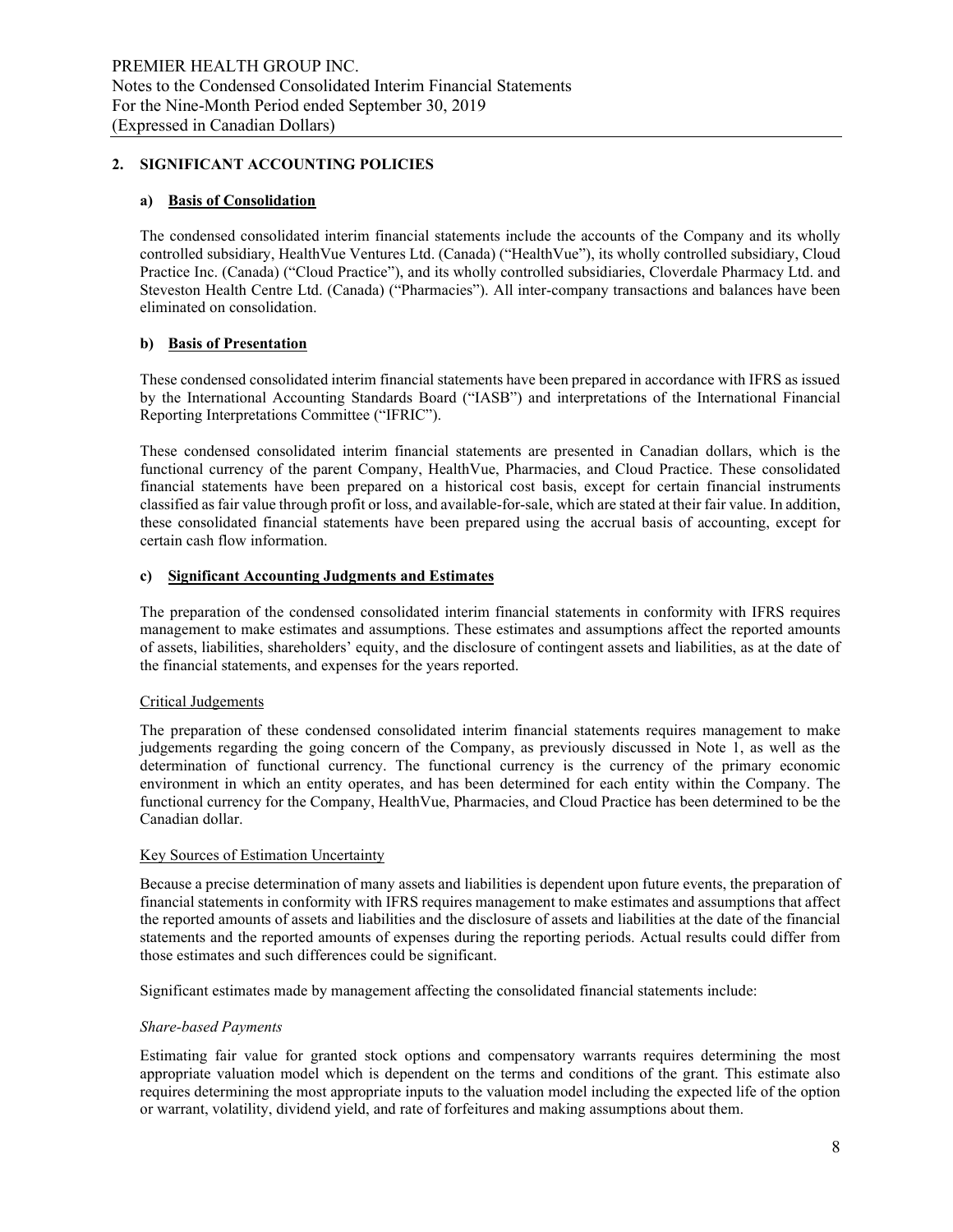#### **c) Significant Accounting Judgments and Estimates (continued…)**

#### Key Sources of Estimation Uncertainty *(continued…)*

#### *Deferred Tax Assets & Liabilities*

The estimation of income taxes includes evaluating the recoverability of deferred tax assets and liabilities based on an assessment of the Company's ability to utilize the underlying future tax deductions against future taxable income prior to expiry of those deductions. Management assesses whether it is probable that some or all of the deferred income tax assets and liabilities will not be realized. The ultimate realization of deferred tax assets and liabilities is dependent upon the generation of future taxable income, which in turn is dependent upon the successful discovery, extraction, development and commercialization of mineral reserves. To the extent that management's assessment of the Company's ability to utilize future tax deductions changes, the Company would be required to recognize more or fewer deferred tax assets or liabilities, and deferred income tax provisions or recoveries could be affected.

#### *Useful Life of Property and Equipment*

Property and equipment is depreciated over its estimated useful life. Estimated useful lives are determined based on current facts and past experience, and take into consideration the anticipated physical life of the asset, the potential for technological obsolescence, and regulations.

#### *Allowance for Doubtful Accounts*

The Company assesses the collectability of receivables on an ongoing basis. A provision for the impairment of receivables involves significant management judgement and includes the renew of individual receivables based on individual customers, current economic trends and analysis of historical bad debts.

#### **d) Cash**

Cash is comprised of cash in banks and bank indebtedness.

#### **e) Property and Equipment**

Property and equipment is carried at cost, less accumulated depreciation and accumulated impairment losses.

The cost of an item of property and equipment consists of the purchase price, any costs directly attributable to bringing the asset to the location and condition necessary for its intended use and an initial estimate of the costs of dismantling and removing the item and restoring the site on which it is located. Amortization is provided at rates calculated to write off the cost of property and equipment, less its estimated residual value, using the rates and methods below:

| Furniture and equipment | 20% - declining balance |
|-------------------------|-------------------------|
| Computers               | 55% - declining balance |
| Software                | 55% - declining balance |
| Leasehold improvements  | 5 years - straight-line |

In the year of acquisition and disposal, the Company records half of the amortization expense.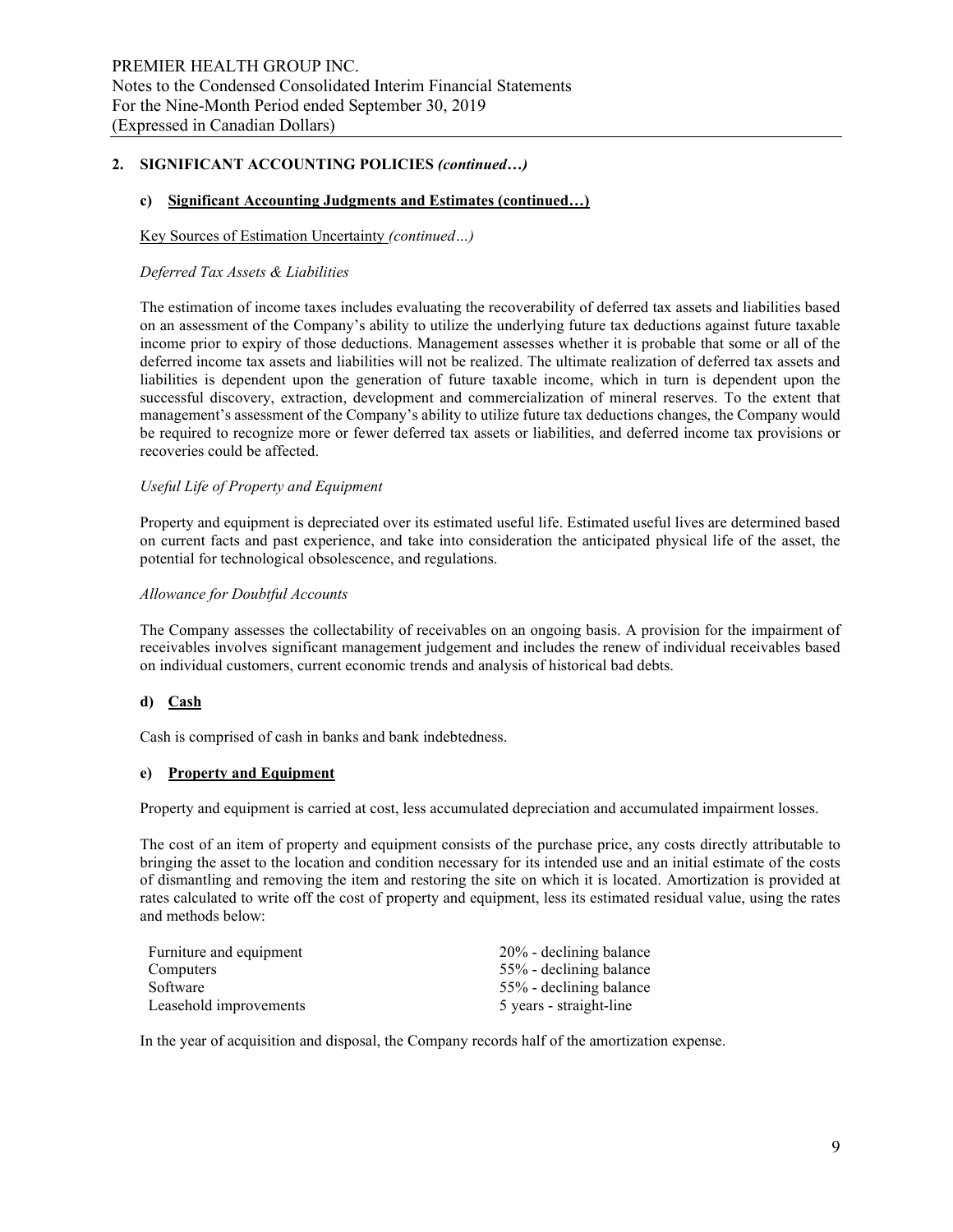## **f) Impairment**

At each financial position reporting date, the carrying amounts of the Company's long-lived assets are reviewed to determine whether there is any indication that those assets are impaired. If any such indication exists, the recoverable amount of the asset is estimated in order to determine the extent of the impairment, if any. The recoverable amount is the higher of fair value less costs to sell and value in use, which is the present value of future cash flows expected to be derived from the asset. If the recoverable amount of an asset is estimated to be less than its carrying amount, the carrying amount of the asset is reduced to its recoverable amount and the impairment loss is recognized in the profit or loss for the period.

For the purposes of impairment testing, long-lived assets are allocated to cash-generating units to which the operating activity relates. For an asset that does not generate largely independent cash inflows, the recoverable amount is determined for the cash-generating unit to which the asset belongs. Where an impairment loss subsequently reverses, the carrying amount of the asset (or cash-generating unit) is increased to the revised estimate of its recoverable amount, but so that the increased carrying amount does not exceed the carrying amount that would have been determined had no impairment loss been recognized for the asset (or cash-generating unit) in prior years. A reversal of an impairment loss is recognized immediately in profit or loss.

## **g) Financial Instruments**

Financial assets and financial liabilities are recognized on the consolidated statements of financial position when the Company becomes a party to the contractual provisions of the financial instrument.

The Company adopted all of the requirements of IFRS 9 Financial Instruments ("IFRS 9") as of January 1, 2018. IFRS 9 replaces IAS 39 Financial Instruments: Recognition and Measurement ("IAS 39"). IFRS 9 utilizes a revised model for recognition and measurement of financial instruments and a single, forward-looking "expected loss" impairment model. Most of the requirements in IAS 39 for classification and measurement of financial liabilities were carried forward in IFRS 9, so the Company's accounting policy with respect to financial liabilities is unchanged. As a result of the adoption of IFRS 9, management has changed its accounting policy for financial assets retrospectively, for any assets that continued to be recognized at the date of initial application. The change did not impact the carrying value of any financial assets or financial liabilities on the transition date.

The following is the Company's new accounting policy for financial instruments under IFRS 9:

#### **Classification**

The Company classifies its financial instruments in the following categories: at fair value through profit and loss ("FVTPL"), at fair value through other comprehensive income (loss) ("FVTOCI") or at amortized cost. The Company determines the classification of financial assets at initial recognition. The classification of debt instruments is driven by the Company's business model for managing the financial assets and their contractual cash flow characteristics. Equity instruments that are held for trading are classified as FVTPL. For other equity instruments, on the day of acquisition the Company can make an irrevocable election (on an instrument-byinstrument basis) to designate them as at FVTOCI. Financial liabilities are measured at amortized cost, unless they are required to be measured at FVTPL (such as instruments held for trading or derivatives) or if the Company has opted to measure them at FVTPL.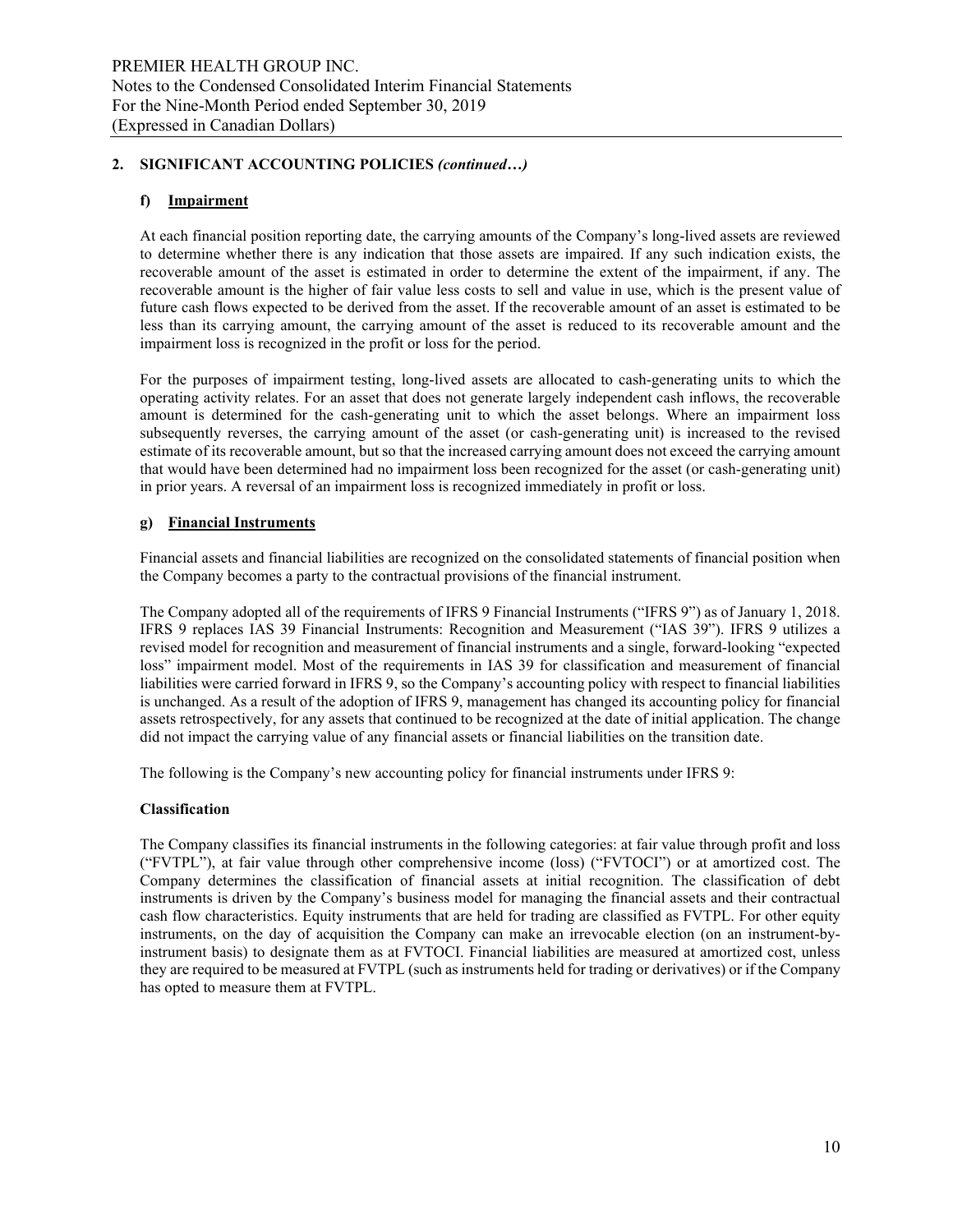#### **g) Financial Instruments** *(continued…)*

#### **Measurement**

#### *Financial assets and liabilities at amortized cost*

Financial assets and liabilities at amortized cost are initially recognized at fair value plus or minus transaction costs, respectively, and subsequently carried at amortized cost less any impairment.

#### *Financial assets and liabilities at FVTPL*

Financial assets and liabilities carried at FVTPL are initially recorded at fair value and transaction costs are expensed in the consolidated statements of loss and comprehensive loss. Realized and unrealized gains and losses arising from changes in the fair value of the financial assets and liabilities held at FVTPL are included in the consolidated statements of loss and comprehensive loss in the period in which they arise.

#### *Debt investments at FVOCI*

These assets are subsequently measured at fair value. Interest income calculated using the effective interest method, foreign exchange gains and losses and impairment are recognized in profit or loss. Other net gains and losses are recognized in OCI. On derecognition, gains and losses accumulated in OCI are reclassified to profit or loss.

#### *Equity investments at FVOCI*

These assets are subsequently measured at fair value. Dividends are recognized as income in profit or loss unless the dividend clearly represents a recovery of part of the cost of the investment. Other net gains and losses are recognized in OCI and are never reclassified to profit or loss.

#### **Impairment of financial assets at amortized cost**

The Company recognizes a loss allowance for expected credit losses on financial assets that are measured at amortized cost. At each reporting date, the Company measures the loss allowance for the financial asset at an amount equal to the lifetime expected credit losses if the credit risk on the financial asset has increased significantly since initial recognition. If at the reporting date, the financial asset has not increased significantly since initial recognition, the Company measures the loss allowance for the financial asset at an amount equal to the twelve month expected credit losses. The Company shall recognize in the consolidated statements of loss and comprehensive loss, as an impairment gain or loss, the amount of expected credit losses (or reversal) that is required to adjust the loss allowance at the reporting date to the amount that is required to be recognized.

#### **Derecognition**

#### *Financial assets*

The Company derecognizes financial assets only when the contractual rights to cash flows from the financial assets expire, or when it transfers the financial assets and substantially all of the associated risks and rewards of ownership to another entity.

#### *Financial liabilities*

The Company derecognizes a financial liability when its contractual obligations are discharged or cancelled or expired. The Company also derecognizes a financial liability when the terms of the liability are modified such that the terms and / or cash flows of the modified instrument are substantially different, in which case a new financial liability based on the modified terms is recognized at fair value.

Gains and losses on derecognition are generally recognized in profit or loss.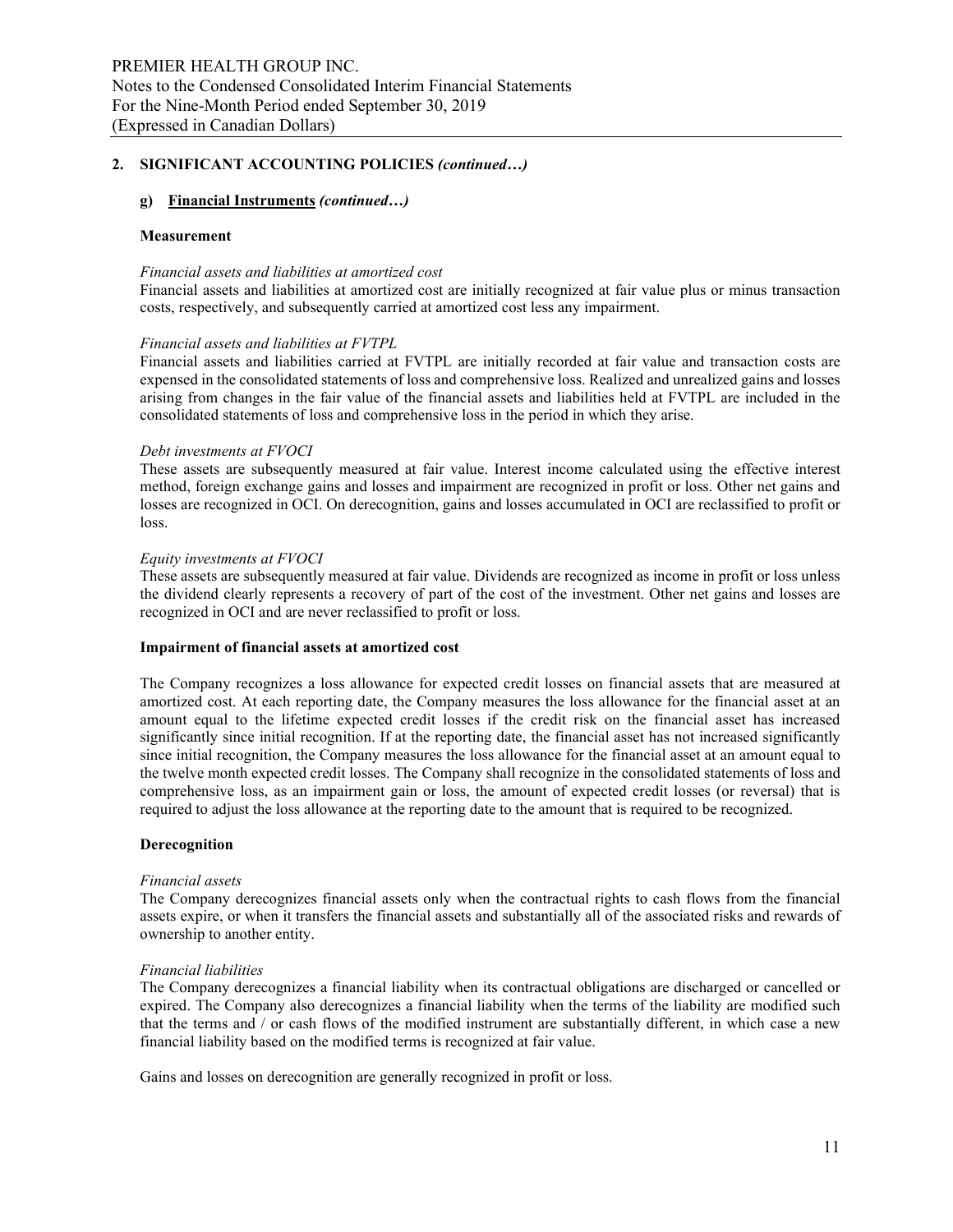#### **g) Financial Instruments** *(continued…)*

#### **Derecognition** *(continued…)*

The Company's financial assets and liabilities are recorded and measured as follows:

| <b>Asset or Liability</b>                | Category              | <b>Measurement</b> |
|------------------------------------------|-----------------------|--------------------|
| Cash                                     | <b>FVTPL</b>          | Fair value         |
| Marketable securities                    | Available-for-sale    | Fair value         |
| Accounts receivable                      | Loans and receivables | Amortized cost     |
| Due from related parties                 | Loans and receivables | Amortized cost     |
| Convertible notes receivable             | Loans and receivables | Amortized cost     |
| Notes receivable                         | Loans and receivables | Amortized cost     |
| Accounts payable                         | Other liabilities     | Amortized cost     |
| Due to related parties                   | Other liabilities     | Amortized cost     |
| Loans                                    | Other liabilities     | Amortized cost     |
| Convertible debt                         | Other liabilities     | Amortized cost     |
| Liabilities from discontinued operations | Available for sale    | Fair value         |

The Company determines the fair value of financial instruments according to the following hierarchy based on the amount of observable inputs used to value the instrument.

Level 1 – Quoted prices are available in active markets for identical assets or liabilities as of the reporting date. Active markets are those in which transactions occur in sufficient frequency and volume to provide pricing information on an ongoing basis.

Level 2 – Pricing inputs are other than quoted prices in active markets included in Level 1. Prices in Level 2 are either directly or indirectly observable as of the reporting date. Level 2 valuations are based on inputs, including quoted forward prices for commodities, time value and volatility factors, which can be substantially observed or corroborated in the marketplace.

Level 3 – Valuations in this level are those with inputs for the asset or liability that are not based on observable market data.

Cash and marketable securities have been measured at fair value using Level 1 inputs.

#### **h) Revenue Recognition**

The Company recognizes revenue when it has persuasive evidence of a contract, performance obligations have been identified and satisfied, payment items have been identified, and it is probable that the Company will collect the consideration it is entitled to.

The Company recognizes revenue from the rendering of independent medical assessments, patient services, and from the sale of medical software services using a SAAS model based in the accounting period in which the services are rendered and assessed on the basis of the actual service provided as a proportion of the total services to be provided. The Company also recognizes revenue from the sale of pharmaceutical and front store products based in the accounting period in which the goods are sold for the amount it expects to receive when control is transferred to the purchaser.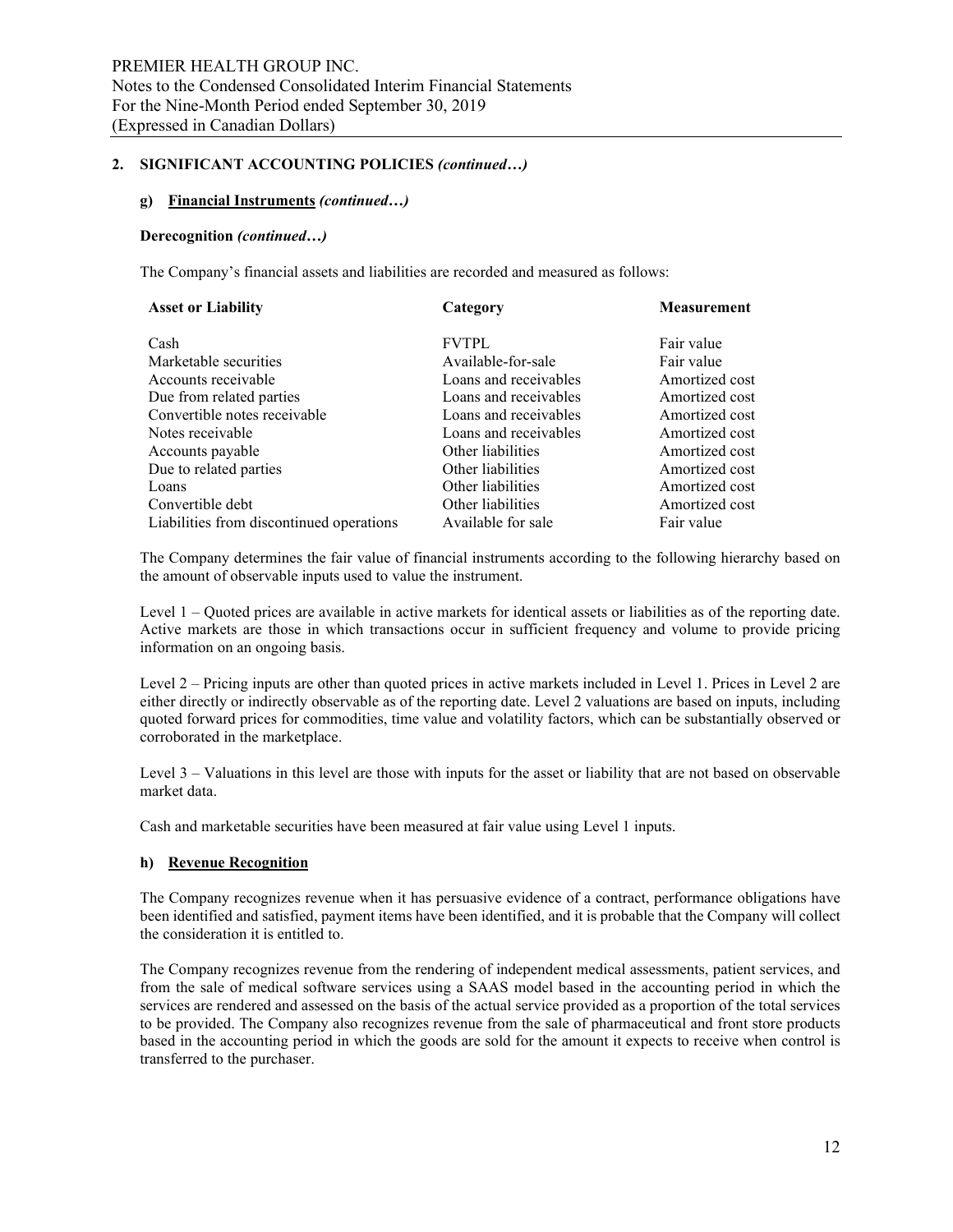## **i) Earnings/(Loss) Per Share**

Basic earnings/(loss) per share is computed by dividing the income/(loss) for the period from continuing operations by the weighted average number of common shares outstanding during the period. Contingently returnable escrow shares are removed from the calculation.

For diluted per share computations, assumptions are made regarding potential common shares outstanding during the period. The weighted average number of common shares is increased to include the number of additional common shares that would be outstanding if, at the beginning of the period, or at time of issuance, if later, all options and warrants are exercised. Proceeds from exercise are used to purchase the Company's common shares at their average market price during the period, thereby reducing the weighted average number of common shares outstanding. If these computations prove to be anti-dilutive, diluted earnings/(loss) per share is the same as basic earnings/(loss) per share.

## **j) Share-Based Payments**

The Company grants stock options to buy common shares of the Company to directors, officers, employees and service providers. The Company recognizes share-based compensation expense based on the estimated fair value of the options. A fair value measurement is made for each vesting instalment within each option grant and is determined using the Black-Scholes option-pricing model. The fair value of the options is recognized over the vesting period of the options granted as both share-based compensation expense and reserves. This includes a forfeiture estimate, which is revised for actual forfeitures in subsequent periods. The reserves account is subsequently reduced if the options are exercised and the amount initially recorded is then credited to capital stock.

In situations where equity instruments are issued to non-employees and some or all of the goods or services received by the entity as consideration cannot be specifically identified, they are measured at the fair value of the share-based payment. Otherwise, share-based payments are measured at the fair value of the goods or services received.

#### **k) Income Taxes**

Income tax on profit or loss for the year comprises of current and deferred tax. Current tax is the expected tax paid or payable on the taxable income for the year, using tax rates enacted or substantively enacted at the statement of financial position date, and any adjustment to tax paid or payable in respect of previous years.

Deferred tax is recorded by providing for temporary differences between the carrying amounts of assets and liabilities for financial reporting purposes and the amounts used for taxation purposes.

A deferred tax asset is recognized only to the extent that it is probable that future taxable profits will be available against which the asset can be utilized. Deferred tax assets are reduced to the extent that it is no longer probable that the related tax benefit will be realized. The effect on deferred tax assets and liabilities of a change in income tax rates is recognized in the period that includes the date of the enactment or substantive enactment of the change. Deferred tax assets and liabilities are presented separately except where there is a right of set-off within fiscal jurisdictions.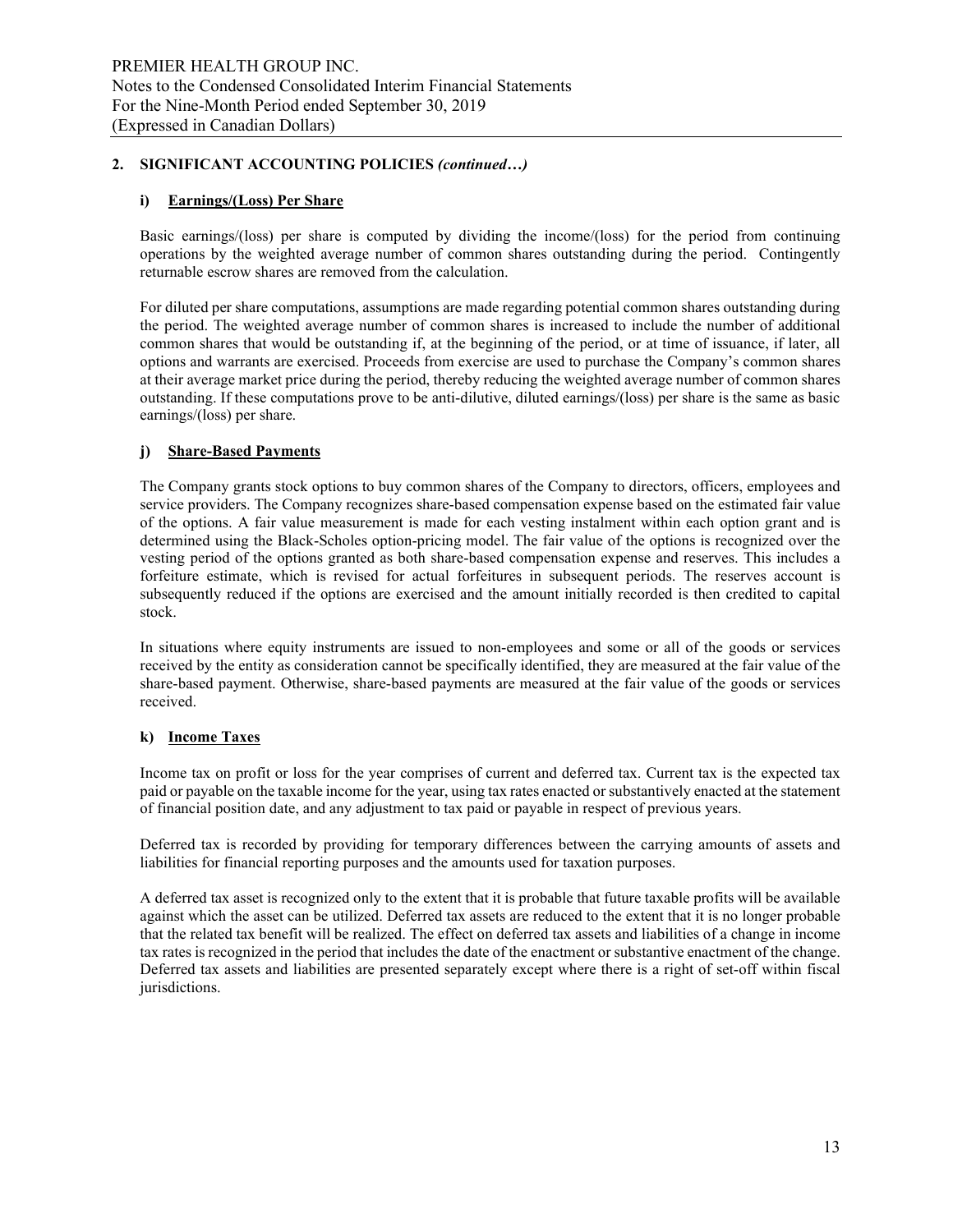## **l) Foreign Currency Translation**

The functional currency of the Company, HealthVue and Cloud Practice is the Canadian Dollar. The presentation currency of the consolidated financial statements is the Canadian Dollar.

#### Transactions and balances:

Foreign currency transactions are translated into functional currency using the exchange rates prevailing at the date of the transaction. Foreign currency monetary items are translated at the period-end exchange rate. Nonmonetary items measured at historical cost continue to be carried at the exchange rate at the date of the transaction. Non-monetary items measured at fair value are reported at the exchange rate at the date when fair values were determined.

Exchange differences arising on the translation of monetary items or on settlement of monetary items are recognized in profit or loss in the period in which they arise, except where deferred in equity as a qualifying cash flow or net investment hedge.

Exchange differences arising on the translation of non-monetary items are recognized in other comprehensive income to the extent that gains and losses arising on those non-monetary items are also recognized in other comprehensive income. Where the non-monetary gain or loss is recognized in profit or loss, the exchange component is also recognized in profit or loss.

#### Foreign operations:

The financial results and position of foreign operations whose functional currency is different from the Company's presentation currency are translated as follows:

- assets and liabilities are translated at period-end exchange rates prevailing at that reporting date; and
- income and expenses are translated at average exchange rates for the period.

Exchange differences arising on translation of foreign operations are recognized in other comprehensive income and recorded in the Company's foreign currency translation reserve in equity. These differences are recognized in the profit or loss in the period in which the operation is disposed.

#### **m) Comprehensive Income (Loss)**

Comprehensive income (loss) is the change in the Company's net assets that results from transactions, events and circumstances from sources other than the Company's shareholders and includes items that are not included in net profit. Other comprehensive income (loss) consists of changes to unrealized gain and losses on available for sale financial assets, changes to unrealized gains and losses on the effective portion of cash flow hedges and changes to foreign currency translation adjustments of self-sustaining foreign operations during the period. Comprehensive income measures net earnings for the period plus other comprehensive income. Amounts reported as other comprehensive income (loss) are accumulated in a separate component of shareholders' equity (deficiency) as accumulated other comprehensive income (loss).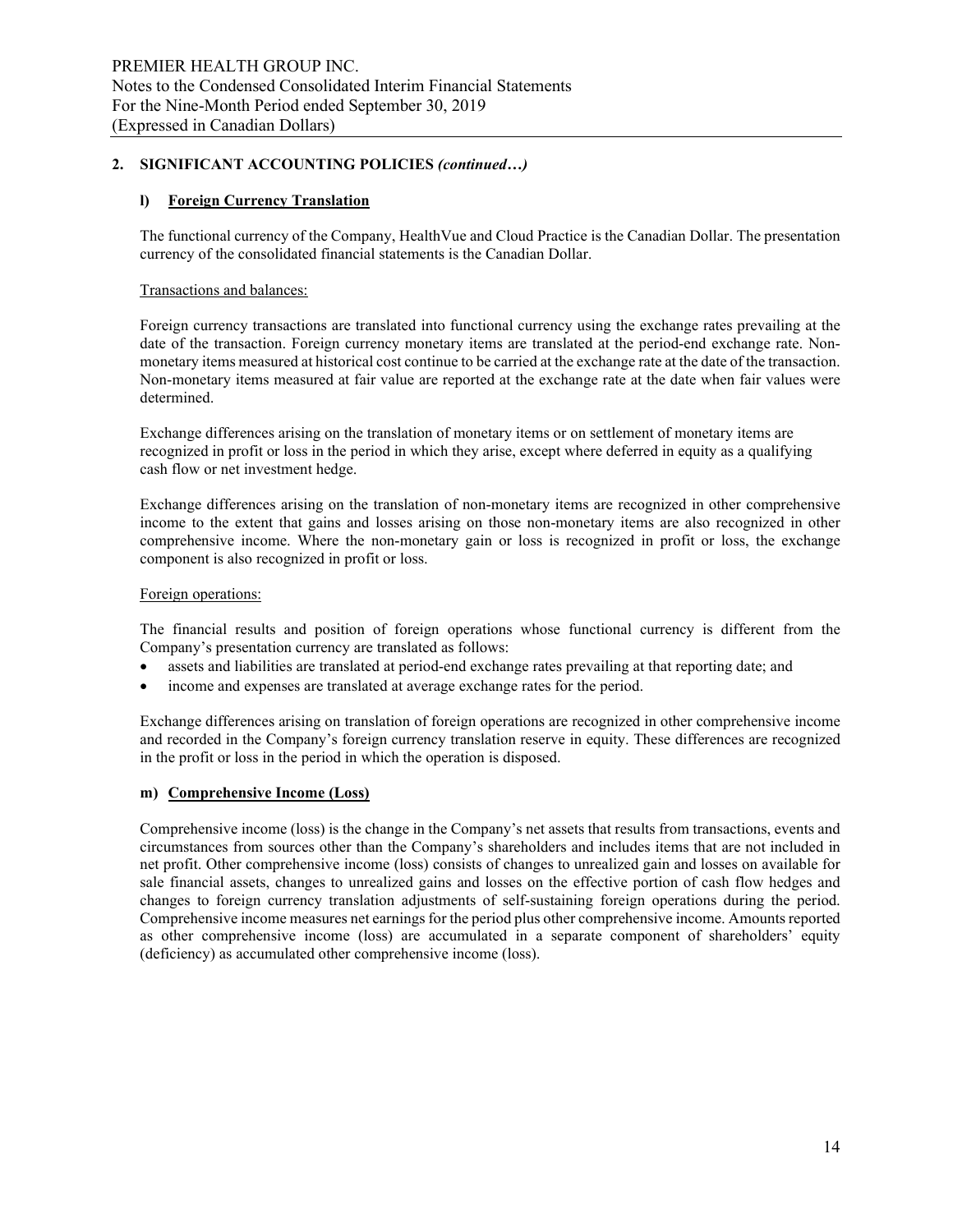## **n) Non-controlling Interest**

Non-controlling interest is measured at its proportionate share of the acquiree's identifiable net assets or liabilities. Net income or loss and comprehensive income or loss for the period are allocated between non-controlling interest and shareholders of the parent. Non-controlling interest in subsidiaries must be presented in the consolidated statement of financial position within equity, separately from the equity of the owners of the parent.

Changes in the Company's interest in a subsidiary that do not result in a loss of control are accounted for as equity transactions.

## **o) Reclassification**

Certain prior period's amounts have been reclassified to conform to the current year's presentation.

## **p) Accounting Standards Issued but not yet Effective**

## **New standard IFRS 16 – "Leases"**

This new standard replaces IAS 17 "Leases" and the related interpretative guidance. IFRS 16 applies a control model to the identification of leases, distinguishing between a lease and a service contract on the basis of whether the customer controls the asset being leased. For those assets determined to meet the definition of a lease, IFRS 16 introduces significant changes to the accounting by lessees, introducing a single, on-balance sheet accounting model that is similar to current finance lease accounting, with limited exceptions for short-term leases or leases of low value assets. Lessor accounting is not substantially changed. The standard is effective for annual periods beginning on or after January 1, 2019, with early adoption permitted for entities that have adopted IFRS 15. The Company has assessed the impact of this change, which will result in the reclassification of the Company's leases of its rental properties as financing leases. The Company choose to apply the effect of changes using the modified retrospective approach with the cumulative effect of initially applying the standards recognized at the date of initial application which is January 1, 2019 (*Note 18*).

Other accounting standards and amendments to existing accounting standards that have been issued and have future effective dates are not applicable or are not expected to have a significant impact on the Company's consolidation financial statements.

## **3. BUSINESS ACQUISITION**

#### *HealthVue Ventures Ltd.*

On August 1, 2018, the Company completed the acquisition of all of the issued and outstanding shares of HealthVue. HealthVue provides telemedicine visits remotely and full-service family practice from its multiple clinic locations throughout the Lower Mainland in British Columbia. Pursuant to the acquisition agreement, the Company issued 12,000,000 common shares of the Company and \$999,967 cash payment to the former owners of HealthVue.

The acquisition of HealthVue by the Company is considered to be a business combination. Pursuant to the business combination transactions, the asset acquired from the acquisition is to be recorded at their estimated fair values in accordance with IFRS 3 – Business Combination. The allocation of the purchase consideration is as follows: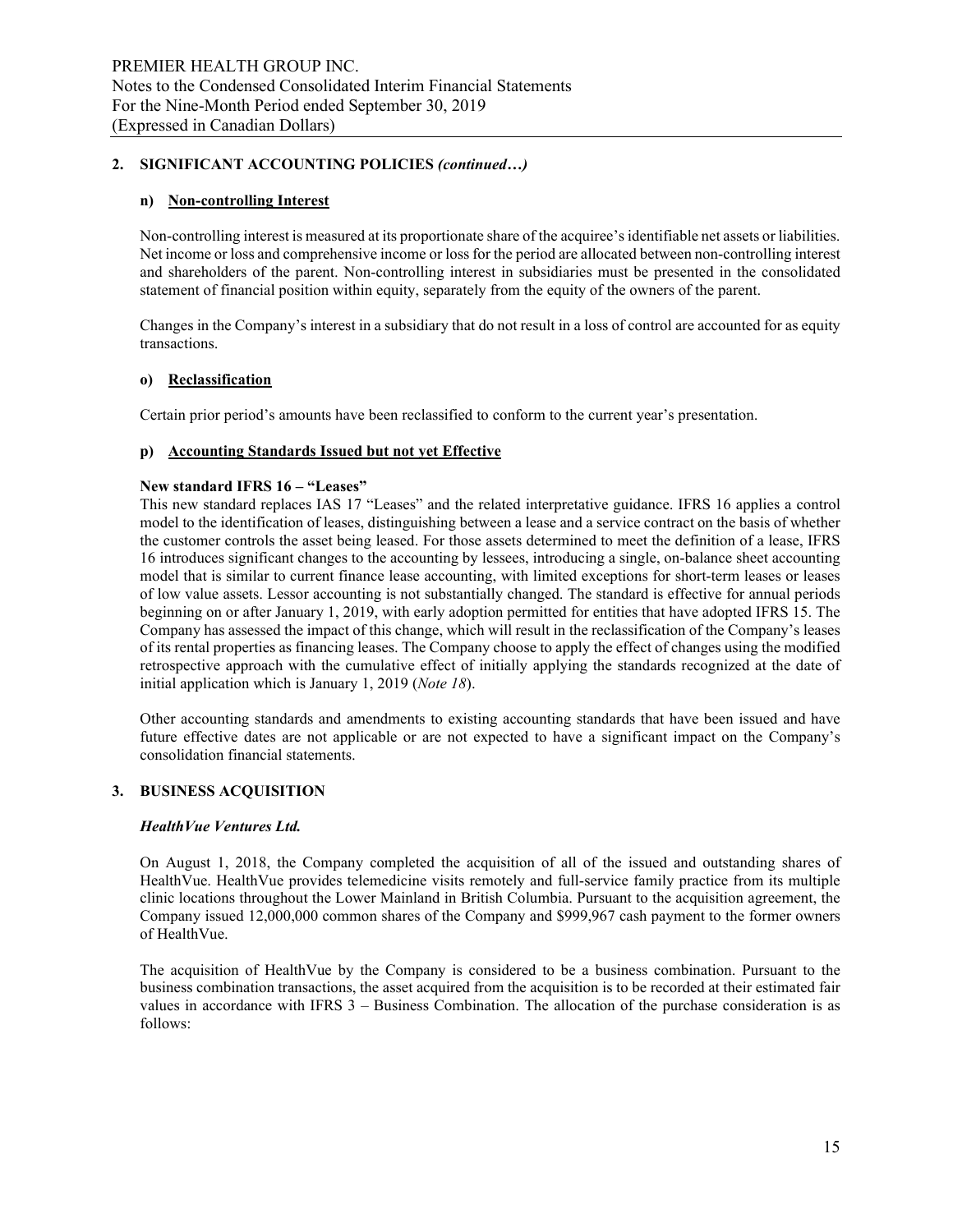#### **3. BUSINESS ACQUISITION** *(continued…)*

#### *HealthVue Ventures Ltd. (continued…)*

| <b>Purchase price:</b>                                              |                 |
|---------------------------------------------------------------------|-----------------|
| Fair value of common shares issued (12,000,000 at \$0.25 per share) | \$<br>3,000,000 |
| Cash paid                                                           | 999,967         |
| Total consideration paid                                            | \$<br>3,999,967 |
| <b>Allocated as follows:</b>                                        |                 |
| Cash                                                                | 323,108         |
| Accounts receivable                                                 | 2,603           |
| Prepaid                                                             | 8.487           |
| Property and equipment                                              | 105,910         |
| Accounts payable                                                    | (391, 711)      |
| Net assets acquired                                                 | 48,397          |
| Goodwill acquired                                                   | \$<br>3,951,570 |

#### *Cloud Practice Inc.*

On January 28, 2019, the Company completed the acquisition of all of the issued and outstanding shares of Cloud Practice. Cloud Practice provides cloud-based electronic medical records software and other medical applications using a SAAS model. Pursuant to the acquisition agreement, the Company issued 3,947,368 common shares of the Company and will pay \$2,000,000 cash payment to the former owners of Cloud Practice as follows: (i) \$500,000 paid on December 5, 2018, (ii) \$500,000 paid on January 28, 2019, (iii) \$500,000 paid on April 1, 2019 (subsequent to March 31, 2019), (iv) \$500,000 payable on June 5, 2019 (subsequent to March 31, 2019).

The acquisition of Cloud Practice by the Company is considered to be a business combination. Pursuant to the business combination transactions, the asset acquired from the acquisition is to be recorded at their estimated fair values in accordance with IFRS 3 – Business Combination. The allocation of the purchase consideration is as follows:

| <b>Purchase price:</b>                                             |    |           |
|--------------------------------------------------------------------|----|-----------|
| Fair value of common shares issued (3,947,368 at \$0.76 per share) | \$ | 3,000,000 |
| Cash paid                                                          |    | 1,000,000 |
| Cash Installments – Deferred acquisition cost                      |    | 1,000,000 |
| Total consideration paid                                           | S  | 5,000,000 |
| <b>Allocated as follows:</b>                                       |    |           |
| Cash                                                               |    | 107,092   |
| Accounts receivable                                                |    | 3,149     |
| Prepaid                                                            |    | 11,008    |
| Property and equipment                                             |    | 6,748     |
| Accounts payable                                                   |    | (90, 272) |
| Net assets acquired                                                |    | 37,725    |
| Goodwill acquired                                                  | S  | 4,962,275 |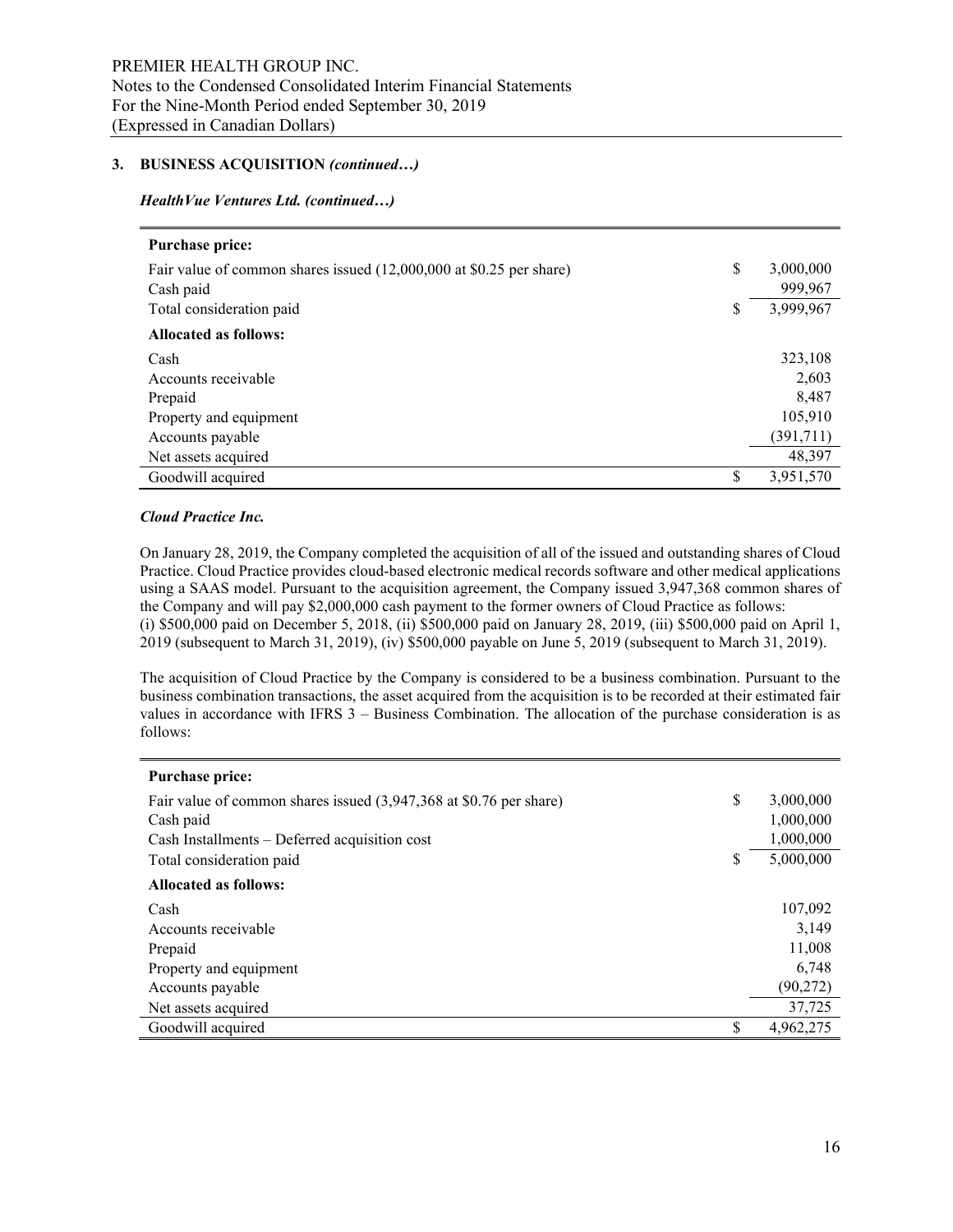#### **3. BUSINESS ACQUISITION** *(continued…)*

#### *Pharmacies*

On July 17, 2019, the Company completed the acquisition of all of the issued and outstanding shares of two pharmacies based in Metro Vancouver, B.C. Pursuant to the acquisition agreement, the Company issued 3,432,384 common shares of the Company, 343,926 performance share units of the Company (each performance share shall vest into one common share without any payment on July 31, 2020, if certain earnings milestones for the pharmacies are met), and paid \$1,022,998 cash payment to the former owners of the Pharmacies.

The acquisition of the two Pharmacies by the Company is considered to be a business combination. Pursuant to the business combination transactions, the asset acquired from the acquisition is to be recorded at their estimated fair values in accordance with IFRS 3 – Business Combination. The allocation of the purchase consideration is as follows:

| Purchase price:                                                    |                 |
|--------------------------------------------------------------------|-----------------|
| Fair value of common shares issued (3,432,384 at \$0.32 per share) | \$<br>1,098,363 |
| Cash paid                                                          | 1,022,998       |
| Total consideration paid                                           | \$<br>2,121,361 |
| <b>Allocated as follows:</b>                                       |                 |
| Cash                                                               | 7,098           |
| Accounts receivable                                                | 160,253         |
| Prepaid                                                            | 19,518          |
| Property and equipment                                             | 165,616         |
| Inventory                                                          | 732,189         |
| Accounts payable                                                   | (450, 329)      |
| Long term debt                                                     | (2,442,577)     |
| Net assets acquired                                                | (1,808,232)     |
| Goodwill acquired                                                  | \$<br>3,929,593 |

#### **4. REVENUE**

The following table shows a breakdown of revenue for the 3 months and 9 months ended September 30, 2019:

|                                         |                       | Three months ended       | Nine months ended     |                              |  |  |  |  |
|-----------------------------------------|-----------------------|--------------------------|-----------------------|------------------------------|--|--|--|--|
|                                         | September 30,<br>2019 | September 30,<br>2018    | September 30,<br>2019 | September 30,<br>2018        |  |  |  |  |
| <b>Clinic Services &amp; Pharmacies</b> | 1,789,804             | 438,080                  | 3,370,903             | 438,080                      |  |  |  |  |
| <b>SaaS Model Digital Services</b>      | 375,413               | $\overline{\phantom{a}}$ | 956,213               | $\qquad \qquad \blacksquare$ |  |  |  |  |
| <b>Total Revenue</b>                    | 2,165,217             | 438,080                  | 4,327,116             | 438,080                      |  |  |  |  |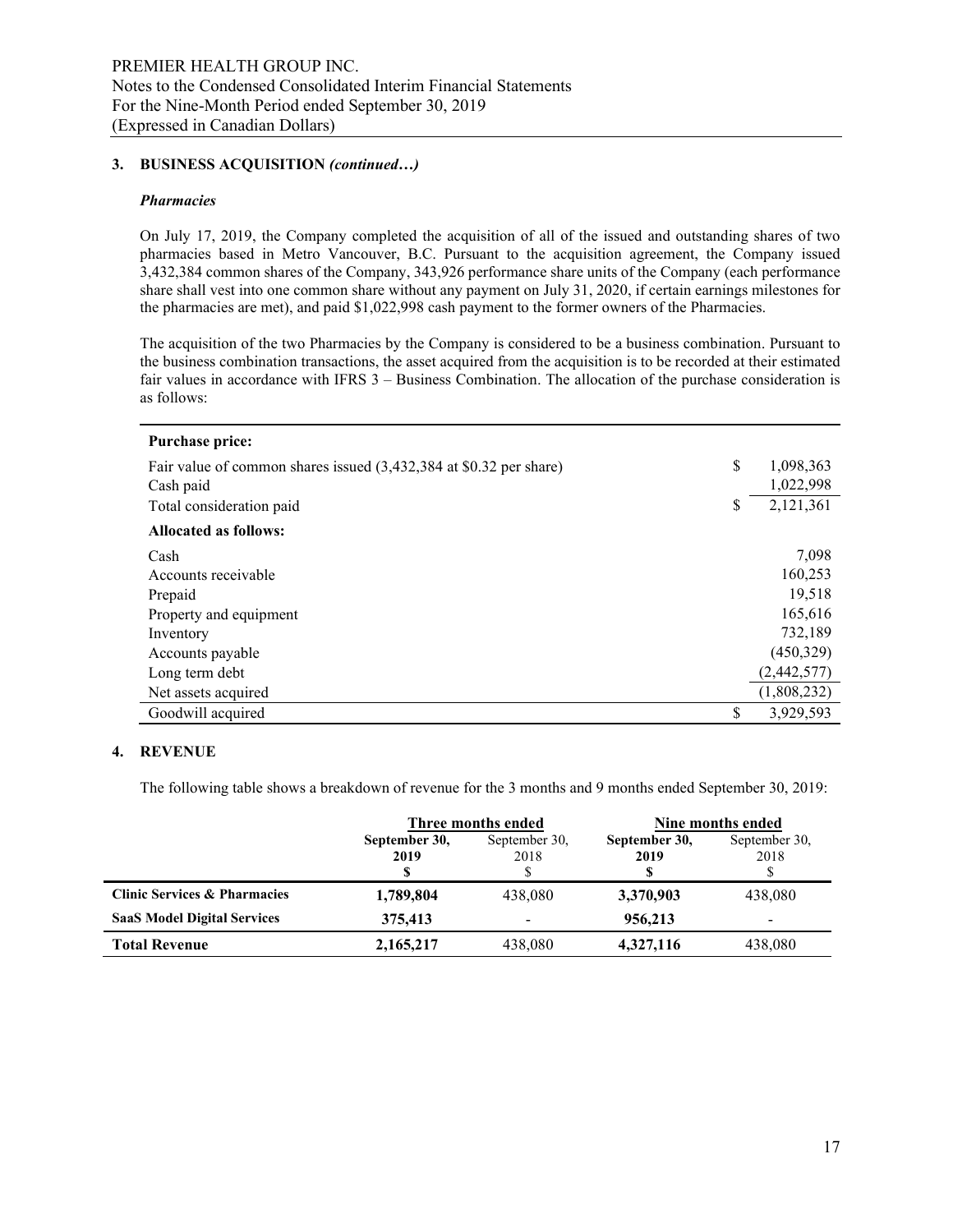## **5. INTEREST**

The following table shows a breakdown of interest expense for the 3 months and 9 months ended September 30, 2019:

|                                                                       | Three months ended |               | Nine months ended |                          |  |  |
|-----------------------------------------------------------------------|--------------------|---------------|-------------------|--------------------------|--|--|
|                                                                       | September 30,      | September 30, | September 30,     | September 30,            |  |  |
|                                                                       | 2019               | 2018          | 2019              | 2018                     |  |  |
|                                                                       |                    |               |                   |                          |  |  |
| Interest expense on Notes payable to<br>non-related parties (Note 13) | 5,000              |               | 10,000            | $\overline{\phantom{a}}$ |  |  |
| Interest expense on term loans (Note<br>12)                           | 24,414             |               | 24,414            | $\overline{\phantom{0}}$ |  |  |
| Interest expense on Lease Liabilities<br>(Note 18)                    | 20,427             |               | 31,811            |                          |  |  |
| Interest expense                                                      | 49.841             |               | 66,225            |                          |  |  |

#### **6. CASH**

Cash consist of cash held with banks, as well as overdraft facilities at those banks.

#### **7. ACCOUNTS RECEIVABLE**

Accounts receivable consist of the following:

|                                          | September 30, | December 31, |
|------------------------------------------|---------------|--------------|
|                                          | 2019          | 2018         |
| Trade receivables                        | 209,621       | 197,444      |
| GST receivable                           | 37,005        | 25,340       |
| Allowance for doubtful account           |               | (93, 792)    |
| Receivables from discontinued operations |               | (15,605)     |
| Other Receivables                        | 10.393        |              |
|                                          | 257,019       | 113.387      |

#### **8. MARKETABLE SECURITIES**

The Company owns 4,000,000 shares of Moag Copper Gold Resources Inc. ("MOG"). The shares were acquired in exchange for 20,000,000 common shares of the Company. MOG shares were under ceased trading order as at September 30, 2019 and December 31, 2018, and therefore, the Company has valued the investments in MOG shares at \$1.

On May 9, 2016, the Company acquired 1,000,000 shares of CENTRIC HEALTH CORP. ("CHH"), for 200,000 units of the Company, valued at \$250,000. Each unit consists of one share and one share purchase warrant of the Company. Each warrant shall entitle the holder to purchase one common share of the Company at a price of \$1.50 per share for a period of two years from date of issuance. During the year ended December 31, 2017, the Company sold 925,000 shares of CHH shares for total proceeds of \$707,030, resulting in a realized gain of \$475,780. As at September 30, 2019, the Company no longer holds any shares in CHH.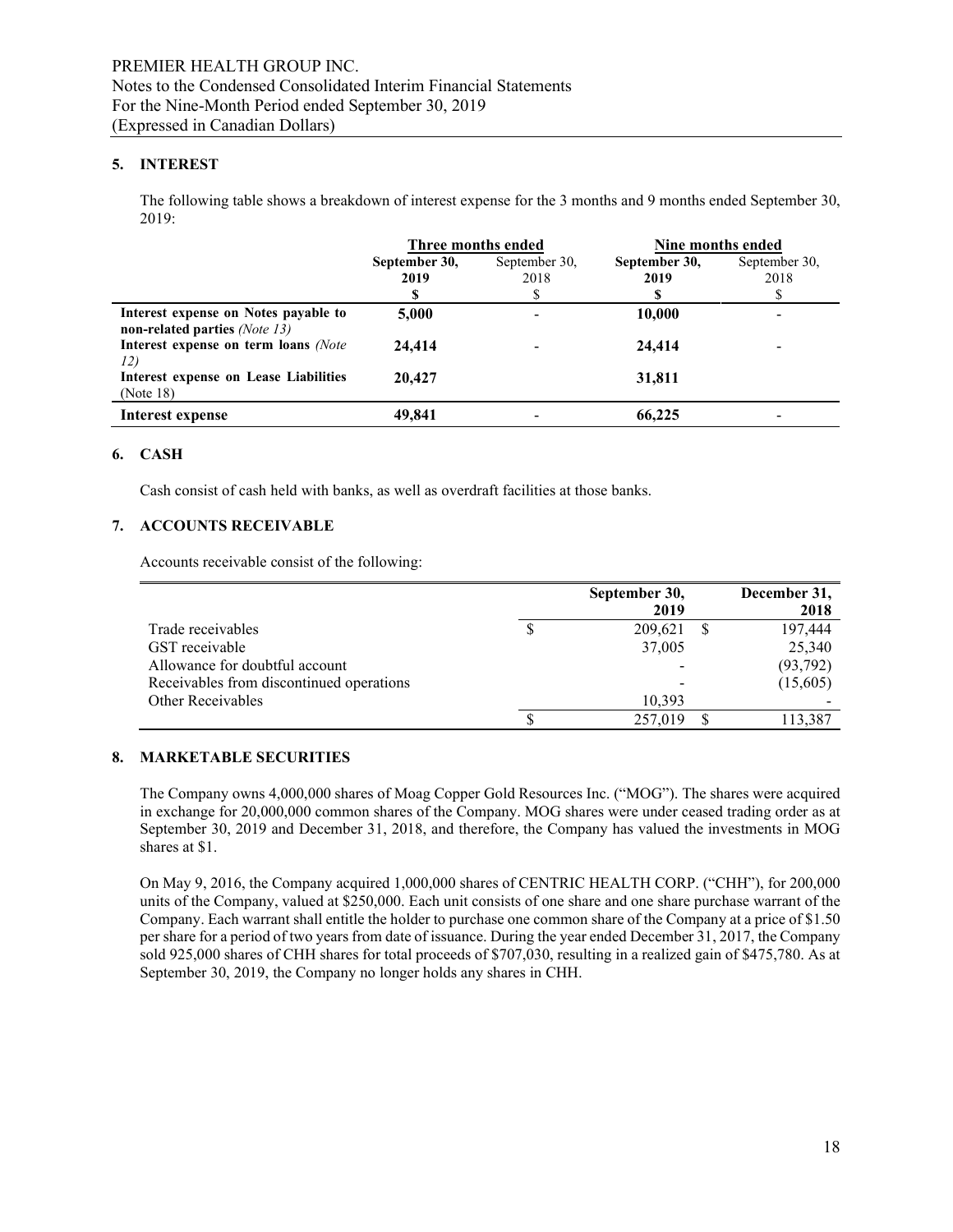# **8. MARKETABLE SECURITIES** *(continued…)*

Total marketable securities:

|                                  |   | <b>MOG</b> | <b>CHH</b>    |   | <b>Total</b> |
|----------------------------------|---|------------|---------------|---|--------------|
| Cost                             |   |            |               |   |              |
| Balance at December 31, 2016     | S | 400,000    | \$<br>231,250 | S | 631,250      |
| Dispositions                     |   |            | (231, 250)    |   | (231,250)    |
| Balance at December 31, 2018     |   |            |               |   |              |
| and September 30, 2019           |   | 400,000    |               |   | 400,000      |
| <b>Adjustments to Fair Value</b> |   |            |               |   |              |
| Balance at December 31, 2016     |   | (399,999)  | 305,250       |   | (94, 749)    |
| Adjustment for the year          |   |            | (305, 250)    |   | (305, 250)   |
| Balance at December 31, 2017,    |   |            |               |   |              |
| December 31, 2018, and           |   |            |               |   |              |
| September 30, 2019               |   | (399,999)  |               |   | (399,999)    |
| <b>Fair Value</b>                |   |            |               |   |              |
| At December 31, 2018 and         |   |            |               |   |              |
| September 30, 2019               |   |            |               |   |              |

## **9. PROPERTY AND EQUIPMENT**

|                                 |               | Equipment |    | <b>Computers</b> |    | <b>Software</b> |    | Leasehold<br>improvement |    | Total    |
|---------------------------------|---------------|-----------|----|------------------|----|-----------------|----|--------------------------|----|----------|
| Cost                            |               |           |    |                  |    |                 |    |                          |    |          |
| December 31, 2018               | \$.           | 34,526    | S  | 20,308           | S  | 497             | S  | 53,766                   | S  | 109,097  |
| Business acquisition (Note 3)   |               | 2,795     |    | 3,953            |    |                 |    |                          |    | 6,748    |
| Business acquisition (Note 3)   |               | 128,695   |    | 4,283            |    |                 |    | 32,638                   |    | 165,616  |
| <b>Additions</b>                |               | 1,589     |    | 12,060           |    |                 |    |                          |    | 13,649   |
| Disposals                       |               | (3,570)   |    | (12, 531)        |    | (497)           |    | (5,717)                  |    | (22,315) |
| Balance at September 30, 2019   | <sup>\$</sup> | 164,035   | \$ | 28,073           | \$ | ÷,              | \$ | 80,687                   | \$ | 272,795  |
| <b>Accumulated Amortization</b> |               |           |    |                  |    |                 |    |                          |    |          |
| December 31, 2018               | S             | 3,272     | S  | 5.765            | \$ | 137             | S  | 5.376                    | \$ | 14,550   |
| Disposals                       |               | (678)     |    | (4, 561)         |    | (236)           |    | (1,143)                  |    | (6,618)  |
| Amortization                    |               | 10,532    |    | 7,444            |    | 99              |    | 9,101                    |    | 27,176   |
| Balance at September 30, 2019   | - \$          | 13,126    | \$ | 8,648            | \$ | ۰               | S  | 13,334                   | \$ | 35,108   |
| <b>Net Book Value</b>           |               |           |    |                  |    |                 |    |                          |    |          |
| December 31, 2018               | S             | 31,254    | S  | 14,543           | \$ | 360             | S  | 48,390                   | S  | 94,547   |
| September 30, 2019              | S             | 150,909   | \$ | 19,425           | S  |                 | S  | 67,353                   | \$ | 237,687  |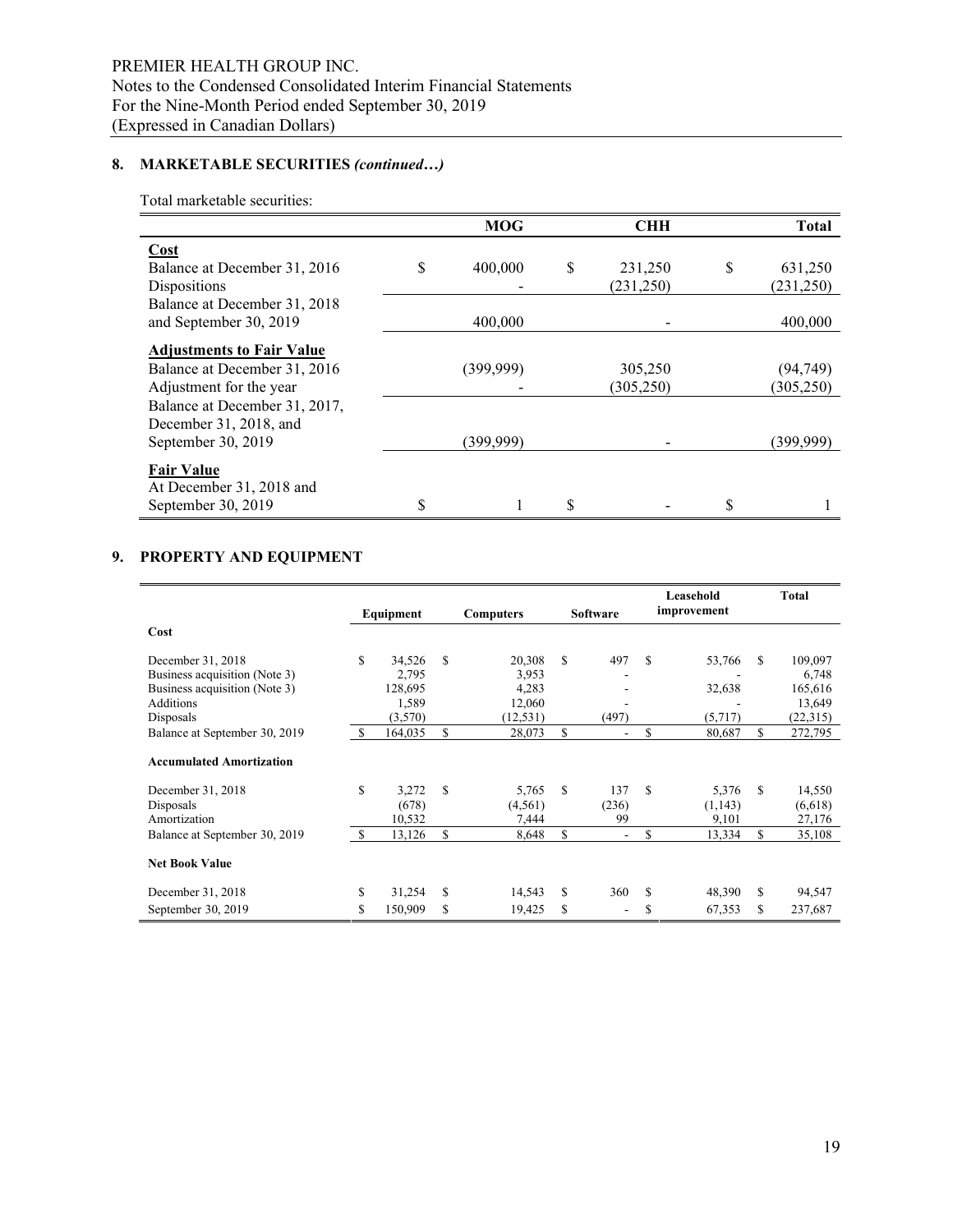#### **10. ACCOUNTS PAYABLE AND ACCRUED LIABILITIES**

|                                                             | September 30, | December 31, |
|-------------------------------------------------------------|---------------|--------------|
|                                                             | 2019          | 2018         |
| Accounts payables                                           | 668,679       | 392,832      |
| Accrued liabilities                                         | 159,370       | 82,020       |
| Interest payable on convertible debentures <i>(Note 10)</i> |               | 241,120      |
| Accounts payables from discontinued operations              |               | (88, 639)    |
|                                                             | 828,049       | 627,333      |

#### **11. OTHER CURRENT LIABILITIES**

|                                                   | September 30,<br>2019 | December 31,<br>2018 |
|---------------------------------------------------|-----------------------|----------------------|
| Finder's fee payable related to private placement | 136.000               |                      |
| Loan payable to landlord of pharmacy              | 70.654                |                      |
|                                                   | 206,654               |                      |

#### **12. LONG TERM DEBT**

As part of the acquisition of the two Pharmacies (Note 3), effective July 17, 2019, the Company assumed an asset and capital financing with a Canadian chartered bank for a total of \$2,369,844. The purpose of this loan was to pay out existing term debt held by the previous owner. The loan is broken down into 3 segments and bears interest calculated monthly in arrears, and payable monthly. The financing is secured on a first priority basis account on all accounts receivable, inventory, and machinery & equipment of the Pharmacies. During the 3-month period ended September 30, 2019, the Company made principal payments of \$71,627.

|                                                                                                                                                                                          | September 30, | December 31, |
|------------------------------------------------------------------------------------------------------------------------------------------------------------------------------------------|---------------|--------------|
|                                                                                                                                                                                          | 2019          | 2018         |
| Loan segment 'a' bears a fixed interest rate of 3.35% payable monthly, has<br>an amortization period of 10 years, and an original payment term of 5 years<br>ending on October 31, 2021. | 1,854,744     |              |
| Loan segment 'b' bears a fixed interest rate of 3.20% payable monthly, has<br>an amortization period of 10 years, and an original payment term of 5 years<br>ending on October 31, 2020  | 221,517       |              |
| Loan segment 'c' bears a fixed interest rate of 3.14% payable monthly, has<br>an amortization period of 10 years, and an original payment term of 5 years<br>ending on October 31, 2019. | 221,956       |              |
| Subsequent to September 30, 2019, loan segment 'c' was renewed for a 2-<br>year term ending October 31, 2021, at a fixed interest rate of 3.97%.                                         |               |              |
|                                                                                                                                                                                          | 2,298,217     | \$.          |
| Less: current portion                                                                                                                                                                    | 282,527       |              |
| Long term portion                                                                                                                                                                        | 2,015,690     |              |

#### **13. NOTE PAYABLE**

On March 28, 2019, the Company received an amount of \$500,000 and owed a promissory note payable to a nonrelated party. The amount owing was unsecured, bears a fixed interest amount of \$5,000, and was due on demand. The note payable and interest owing of 5,000 was paid by the Company in full on May 7, 2019.

On July 17, 2019, the Company received an amount of \$100,000 and owed a promissory note payable to a nonrelated party. The amount owing was unsecured, bears a fixed interest amount of \$5,000, and was due on demand. The note payable and interest owing of 5,000 was paid by the Company in full on September 25, 2019. As at September 30, 2019, no notes payable were outstanding.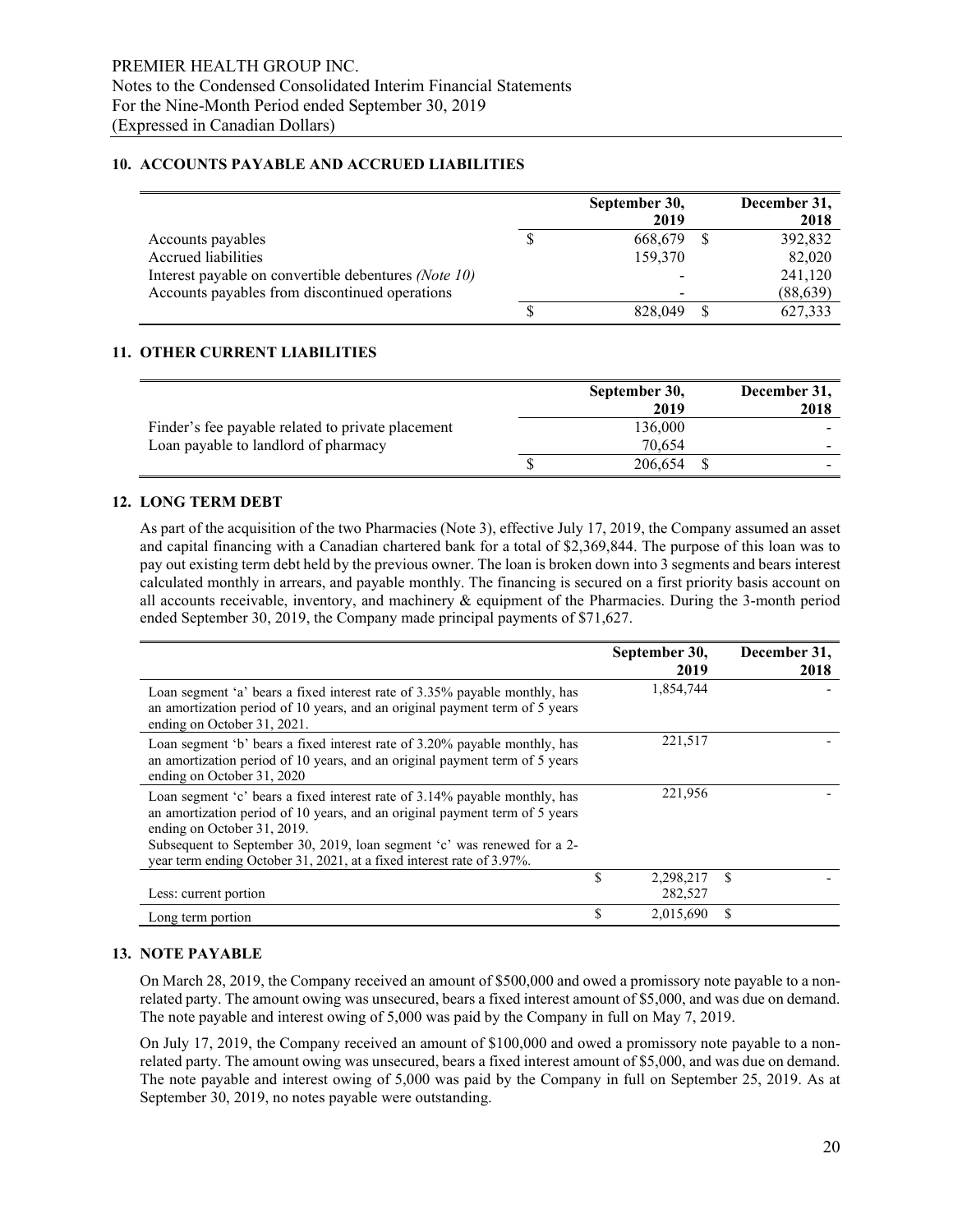#### **14. CONVERTIBLE DEBENTURE**

During the year ended December 2016, the Company issued a convertible debenture to the former sole shareholder of Clinicas, who is also a director of the Company. The debenture has a face value of \$1,931,700 (US\$1,500,000) which matures on June 21, 2021 (the "Maturity Date"). The debenture accrues interest at a rate of 8.5% per annum, calculated and paid annually. At the option of the debenture holder, the debenture shall be convertible at any time prior to the Maturity Date in whole into common shares of the Company at a price of \$0.25 per common share.

On issuance, \$880,845, attributed to the equity conversion features of the debenture was classified as an equity component of the convertible debenture. The debt component (calculated using an effective interest rate of 26.6%) will be accreted systematically to its face value over the term of the note by the recording of additional accretion expense. \$44,174 accretion, and \$42,156 interest was recorded as expense for the period ended March 31, 2019 and September 30, 2019 (2018 – accretion and interest of \$230,959).

As at March 31, 2019, the value of this convertible debenture was \$1,466,724 (December 31, 2018 - \$1,451,786). On April 1, 2019, a settlement agreement was entered to complete the full transfer of the Company's 99.9% ownership of Clinicas and the forgiveness of the convertible debenture issued on the original purchase of 99.9% of Clinicas. Since this debt was forgiven on April 1, 2019, as at September 30, 2019, the convertible debenture and its equity component of \$880,845 are no longer outstanding *(Note 16)*.

#### **15. RELATED PARTY TRANSACTIONS**

Key management personnel are those persons having authority and responsibility for planning, directing and controlling the activities of the Company, directly or indirectly. Key management personnel include the Company's executive officers and Board of Director members.

The aggregate values of transactions relating to key management personnel were as follows:

|                                                                                                                        | <b>September</b><br>30, 2019   | September<br>30, 2018 |
|------------------------------------------------------------------------------------------------------------------------|--------------------------------|-----------------------|
| Management fees to the former CFO                                                                                      | \$<br>$\overline{\phantom{0}}$ | 21,000                |
| Administration fees paid to a company owned by the former CFO<br>Rent paid to a company owned by the former CFO        | ٠                              | 3,000<br>3,000        |
| Salaries paid to the CEO<br>Salaries paid to the CFO                                                                   | 180,000<br>75,000              | 60,000                |
| Salaries paid to the COO<br>Consulting fees to the former CEO, included in loss from discontinued operations (Note 12) | 75,000                         | 25,000<br>12,138      |
| Stock-based compensation to the CEO, CFO and COO                                                                       | $\overline{\phantom{0}}$       | 174,181               |
| Accretion and interest expense on convertible debenture to the former CEO (Note 10)                                    | 86.330                         | 230,959               |

As at March 31, 2019, and December 31, 2019, the Company had \$43,001 (December 31, 2018 - \$43,001) due from the former CFO and a company owned by the former CFO. The former CFO is also a director of the Company. This amount is non-interest bearing. This amount owing to the Company by the former CFO was assigned to the former CEO, as part of the settlement agreement entered on April 1, 2019 (Refer to Note 12 for further details). As at September 30, 2019, no amounts were due from related parties.

As at March 31, 2019, and December 31, 2018, the Company had \$220,000 receivable from Explorinvest Capital Corp., a company partially owned by the former CFO of the Company. During the year ended December 31, 2018, this note was converted into a convertible promissory note, with accrued interest of 6.5% per annum, payable on April 1, 2019. The Company had the right to convert this promissory note at any time at \$0.25 per share. This note owing to the Company was assigned to the former CEO, as part of the settlement agreement entered on April 1, 2019 (Refer to Note 12 for further details). As at September 30, 2019, no notes were receivable from related parties.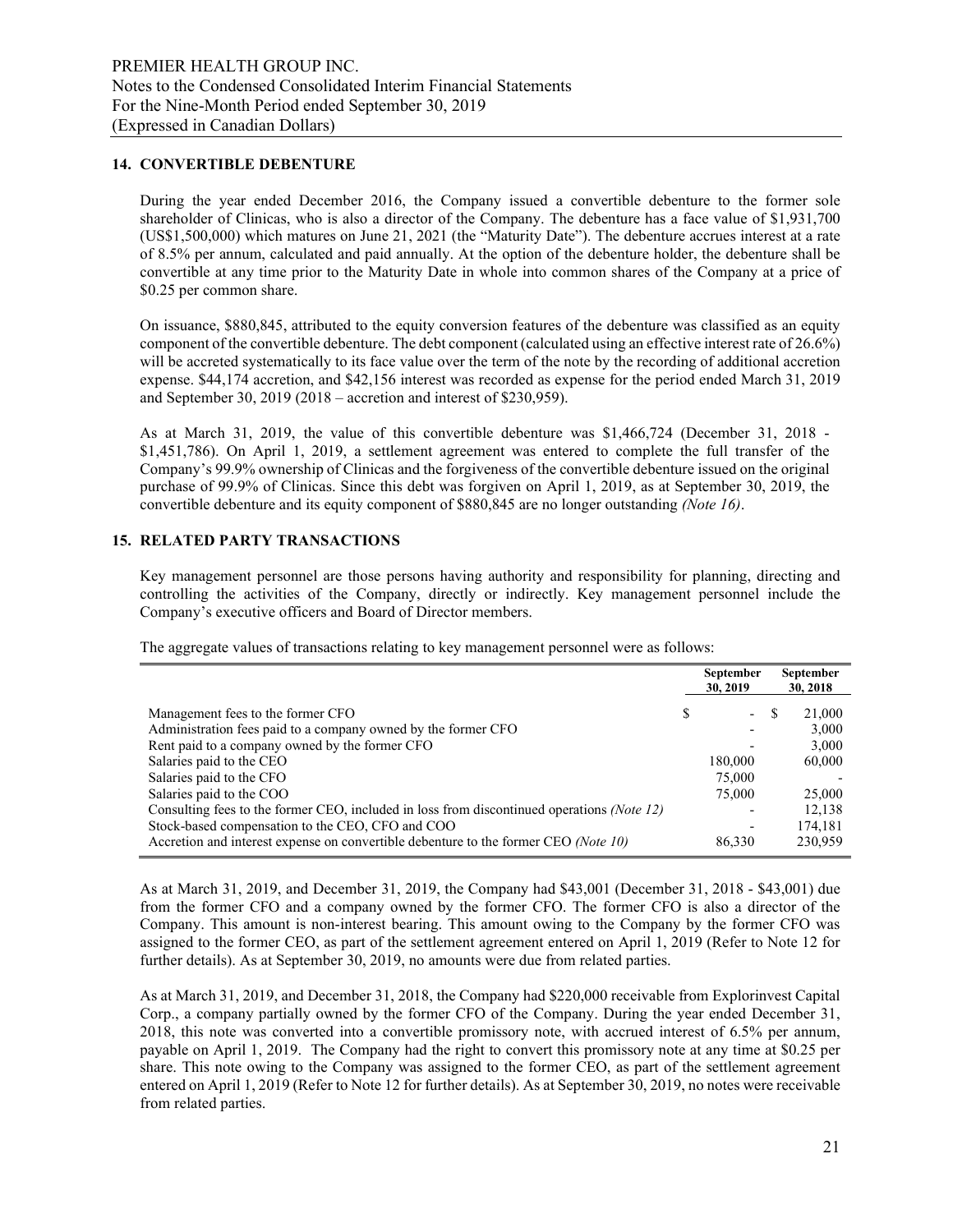## **15. RELATED PARTY TRANSACTIONS** *(continued…)*

As at March 31, 2019, the Company has a convertible debenture valued at \$1,466,724 (December 31, 2018 - \$1,451,786) to the former CEO. During the 3-month period ended March 31, 2019, and 9-month period ended September 30, 2019, \$44,174 of accretion expense, and \$42,156 of interest expense, for a total of \$86,330 was recorded as accretion and interest expense (2018 - \$230,959). On April 1, 2019, a settlement agreement was entered to complete the full transfer of the Company's 99.9% ownership of Clinicas and the forgiveness of the convertible debenture issued on the original purchase of 99.9% of Clinicas. *(Note 10, 12)*.

#### **16. DISCONTINUED OPERATIONS**

During the year ended December 31, 2018, the Company entered into a share purchase agreement (the "Purchase Agreement") with the Company's former CEO, who is also the former sole shareholder of Clinicas (the "Purchaser"). The Purchase Agreement was entered into as a prerequisite to entering into an acquisition agreement that would result in a change of control of the Company. The terms of the Purchase Agreement were as follows:

- The Company will transfer 51% of the shares of Clinicas to the Purchaser immediately on the closing date, and transfer the remaining 49% of the shares of Clinicas of when the Company has a satisfactory replacement assets in place to satisfy corporate law requirement to maintain a business undertaking at all time, as well as continue to qualify for Listing on the Canadian Securities Exchange.
- The Purchaser will forgive the convertible debenture of US\$1,500,000 and all accrued interest proportionally to the shares of Clinicas transferred *(Note 9).*

This Purchase Agreement constituted a discontinued operation involving the loss of control of Clinicas by the Company as at December 31, 2017. During the year ended December 31, 2018, the Purchase Agreement was not executed. As a result, a subsequent settlement agreement was entered into on April 1, 2019 (the "Settlement Agreement"). As a result of the Settlement Agreement, the loss of control of Clinicas constitutes a discontinued operation of the Company as at March 31, 2019 and December 31, 2018. As a result, all of the assets and liabilities of Clinicas have been classified as held-for-sale as at March 31, 2019 and December 31, 2018. This resulted in a net liability of \$158,289 (December 31, 2018 - \$139,372) from discontinued operation as at March 31, 2019.

On April 1, 2019, the Company entered into a settlement agreement to complete the full transfer of the Company's 99.9% ownership of Clinicas and the forgiveness of the convertible debenture held by the former CEO issued on the original purchase of 99.9% of Clinicas (the "Settlement Agreement").

As part of the Settlement Agreement, the Company completed the following:

- On April 1, 2019, as part of the settlement, the convertible debenture was forgiven. The amount of debenture outstanding as of March 31, 2019 was \$2,347,569 with \$880,845 recorded in equity, and the balance of \$1,466,724 in liabilities. As at September 30, 2019, the convertible debenture is no longer outstanding (*Note 10*),
- on April 1, 2019, the Company assigned to the Purchaser's company, Benras Holdings Inc., the following promissory notes as security for, and in full and final satisfaction of any amount owed by the Company to the Purchaser: (i) a promissory note dated February 20, 2018 plus interest owed to the Company by the former CFO and a company owned by the former CFO with an amount outstanding as at December 31, 2018 of \$43,001, and (ii) a promissory note dated February 20, 2018 in the amount of \$220,000 plus interest owed to the Company by Explorinvest Capital Corp., a company partially owned by the former CFO of the Company *(Note 11)*,
- on May 16, 2019, the Company issued 400,000 common shares at a deemed price of \$0.48, and
- on July 26, 2019, the Company issued 75,000 common shares at a deemed price of \$0.48.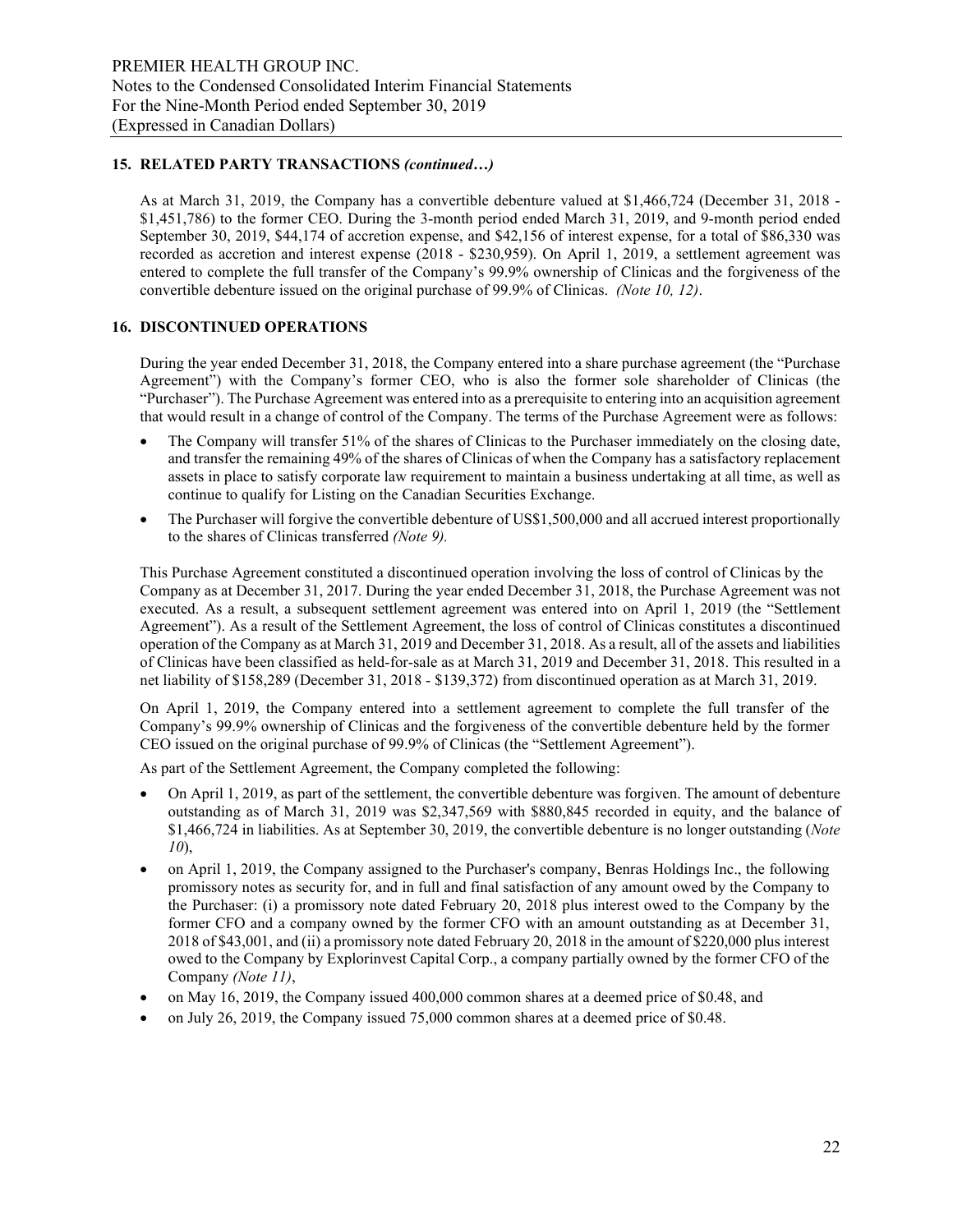#### **16. DISCONTINUED OPERATIONS** *(continued…)*

*Revenues and expenses from Clinicas are as follows:*

| For the period                           | March 31, 2019 and        |          | September 30, |           |
|------------------------------------------|---------------------------|----------|---------------|-----------|
|                                          | <b>September 30, 2019</b> | 2018     |               |           |
| <b>REVENUE</b>                           | \$                        | 59,462   | \$            | 168,979   |
| <b>EXPENSES</b>                          |                           |          |               |           |
| Advertising                              |                           | 1,342    |               | 10,456    |
| Amortization                             |                           | 12,853   |               | 23,196    |
| Leasehold improvements written off       |                           |          |               | 8,243     |
| Bank charges an interest                 |                           | 5,791    |               | 13,277    |
| Consulting fees (Note 11)                |                           | 5,079    |               | 12,138    |
| Insurance                                |                           | 2,032    |               | 4,838     |
| Office and Administration                |                           | 8,820    |               | 28,379    |
| Professional fees                        |                           | 4,886    |               | 14,883    |
| Rent                                     |                           | 12,672   |               | 12,465    |
| Repair and maintenance                   |                           | 534      |               | 2,894     |
| Wages and related expenses               |                           | 27,600   |               | 91,607    |
| Other expenses                           |                           | 820      |               | 14,948    |
| <b>Loss from discontinued operations</b> | \$                        | (22,967) | \$            | (68, 345) |

#### **17. SHARE CAPITAL**

- a) **Authorized:** unlimited common shares without par value
- b) **Share Capital:** As at September 30, 2019, the issued share capital comprises 80,703,470 (December 31, 2018 – 61,664,031) common shares.

#### *During the 9-month period ended September 30, 2019:*

- On January 28, 2019, the Company issued 3,947,368 common shares at a price of \$0.76 for the business acquisition of Cloud Practice. (Note 3)
- On March 7, 2019, the Company issued 600,000 common shares at a price of \$0.50 through the exercise of options.
- On April 26, 2019, the Company closed the first tranche of a non-brokered private placement of 3,050,134 common shares for gross proceeds of \$1,982,610 (\$0.65 per common share). Each unit consisted of one common share and one-half of one common share purchase warrant of the Company. Each whole warrant is exercisable into one common share of the Company at an exercise price of \$1.00 until April 26, 2021.

In connection with this private placement, agents were paid cash commissions of \$108,186 and issued 161,520 agent's warrants. Each agent's warrant is exercisable into one additional common share at an exercise price of \$1.00 until April 26, 2021. The Company incurred \$108,186 in share issuance costs (excluding the fair value of agent warrants granted) related to this private placement. The agent's warrants have a fair value equal to \$46,684 (see Note 17 (c) for further information on the fair value calculation). The value of the agent's warrants was recorded as a share issuance cost and as a credit to Reserves.

• On May 16, 2019, the Company closed the second tranche of a non-brokered private placement of 684,553 common shares for gross proceeds of \$444,960 (\$0.65 per common share). Each unit consisted of one common share and one-half of one common share purchase warrant of the Company. Each whole warrant is exercisable into one common share of the Company at an exercise price of \$1.00 until May 16, 2021.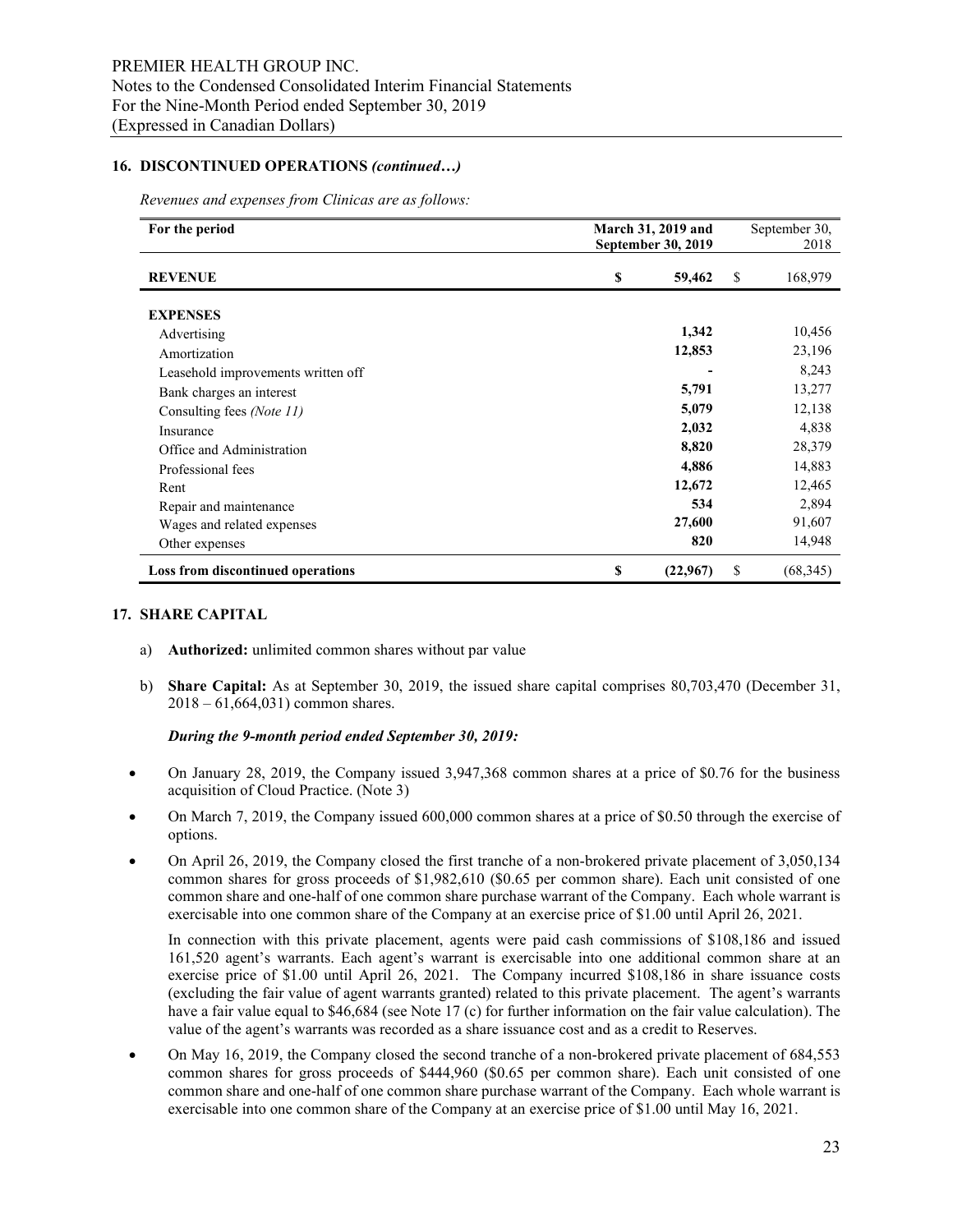#### b) **Share Capital** *(continued…)*

- On May 16, 2019, the Company issued 400,000 common shares at a deemed price of \$0.48 as part of the settlement agreement to complete the full transfer of the Company's 99.9% ownership of Clinicas and the forgiveness of the convertible debenture held by the former CEO issued on the original purchase of 99.9% of Clinicas (see Note 12 for further information on the Settlement Agreement).
- On July 17, 2019, the Company issued 3,432,384 common shares at a price of \$0.7269 for the business acquisition of two pharmacies based in Metro Vancouver, B.C. (Note 3)
- On July 26, 2019, the Company issued 75,000 common shares at a deemed price of \$0.48 as part of the settlement agreement to complete the full transfer of the Company's 99.9% ownership of Clinicas and the forgiveness of the convertible debenture held by the former CEO issued on the original purchase of 99.9% of Clinicas (see Note 12 for further information on the Settlement Agreement).
- On September 26, 2019, the Company issued 1,600,000 common shares at a price of \$0.25 through the exercise of options.
- On September 30, 2019, the Company closed a non-brokered private placement of 5,250,000 common shares for gross proceeds of \$2,100,000 (\$0.40 per common share). Each unit consisted of one common share and one-half of one common share purchase warrant of the Company. Each whole warrant is exercisable into one common share of the Company at an exercise price of \$0.65 until September 30, 2021.

In connection with this private placement, agents were paid cash commissions of \$136,000 and issued 340,000 agent's warrants. Each agent's warrant is exercisable into one additional common share at an exercise price of \$0.65 until September 30, 2021. The Company incurred \$136,000 in share issuance costs (excluding the fair value of agent warrants granted) related to this private placement. The agent's warrants have a fair value equal to \$62,566 (see Note 17 (c) for further information on the fair value calculation). The value of the agent's warrants was recorded as a share issuance cost and as a credit to Reserves.

#### *During the year ended December 31, 2018:*

- On July 25, 2018, the Company closed a non-brokered private placement of 14,220,000 common shares for gross proceeds of \$3,555,000 (\$0.25 per common share).
- On August 1, 2018, the Company issued 12,000,000 common shares at a price of \$0.25 for the business acquisition of HealthVue Ventures Ltd. (Note 3)
- On October 9, 2018, the Company issued 500,000 common shares for marketing and advertising expense valued at \$435,000 (\$0.87 per common share).

#### *During the year ended December 31, 2017:*

- On September 20, 2017, the Company issued 200,000 common shares at a price of \$1 per share for debt settlement of \$200,000 (US\$145,520). The debt settled was a portion of the interest accrued on the convertible note (Notes 9,10).
- On September 20, 2017, the Company issued 7,000 common shares at a price of \$1 per share to the CFO of the Company, for cash.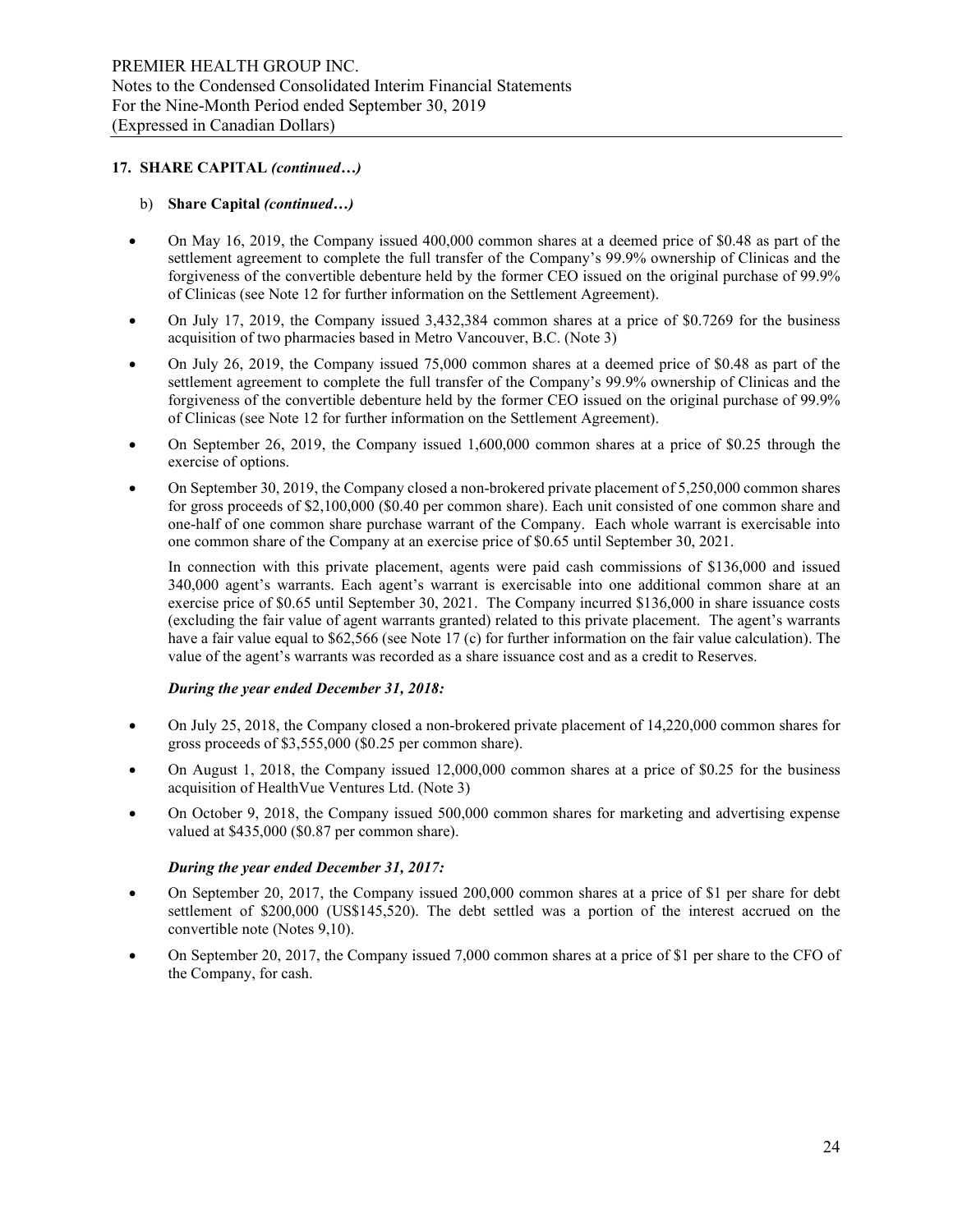#### c) **Agent's Warrants**

On April 26, 2019, 161,520 agent's warrants were issued in connection with a private placement. Each agent's warrant is exercisable into one additional common share at an exercise price of \$1.00 until April 26, 2021. The agent's warrants have a 2-year expiry date from the date of issue. The fair value of the agent's warrants at the issue date was \$46,684, of which \$46,684 was recorded as a share issuance cost and as a credit to Reserves in the period ended September 30, 2019.

The agent's warrant pricing model used an average risk-free rate of 1.57%, estimated life of 2 years, volatility of 100% and dividend yield of 0%.

On September 30, 2019, 340,000 agent's warrants were issued in connection with a private placement. Each agent's warrant is exercisable into one additional common share at an exercise price of \$0.65 until September 30, 2021. The agent's warrants have a 2-year expiry date from the date of issue. The fair value of the agent's warrants at the issue date was \$62,566, of which \$62,566 was recorded as a share issuance cost and as a credit to Reserves in the period ended September 30, 2019.

The agent's warrant pricing model used an average risk-free rate of 1.49%, estimated life of 2 years, volatility of 100% and dividend yield of 0%.

| period enaing September 30, 2019: |           |                           |           |                   |
|-----------------------------------|-----------|---------------------------|-----------|-------------------|
|                                   |           | <b>September 30, 2019</b> |           | December 31, 2018 |
|                                   | Number of | Weighted                  | Number of | Weighted          |
|                                   | Agent's   | Average                   | Agent's   | Average           |

**Warrants**

*The following is a summary of agent's warrants activities during the year ended December 31, 2018 and period ending September 30, 2019:*

| Balance outstanding beginning of year |         |        |  |
|---------------------------------------|---------|--------|--|
| Agent's warrants Issued               | 501.520 | 0.76   |  |
| Agent's warrants Exercised            |         |        |  |
| Balance outstanding end of period     | 501,520 | \$0.76 |  |
|                                       |         |        |  |

**Exercise Price \$**

Warrants

Exercise Price \$

During the 9-month period ending September 30, 2019, 501,520 agent's warrant were issued, and none were exercised.

*As at September 30, 2019, the Company had the following agent's warrants outstanding, all of which are exercisable at September 30, 2019:* 

|             |                       | <b>Remaining Life</b> |                    |
|-------------|-----------------------|-----------------------|--------------------|
| Outstanding | <b>Exercise Price</b> | (Years)               | <b>Expiry Date</b> |
| 161,520     | \$1.00                | 1.57                  | April 26, 2021     |
| 340,000     | \$0.65                | 2.00                  | September 30, 2021 |
| 501,520     |                       | 1.79                  |                    |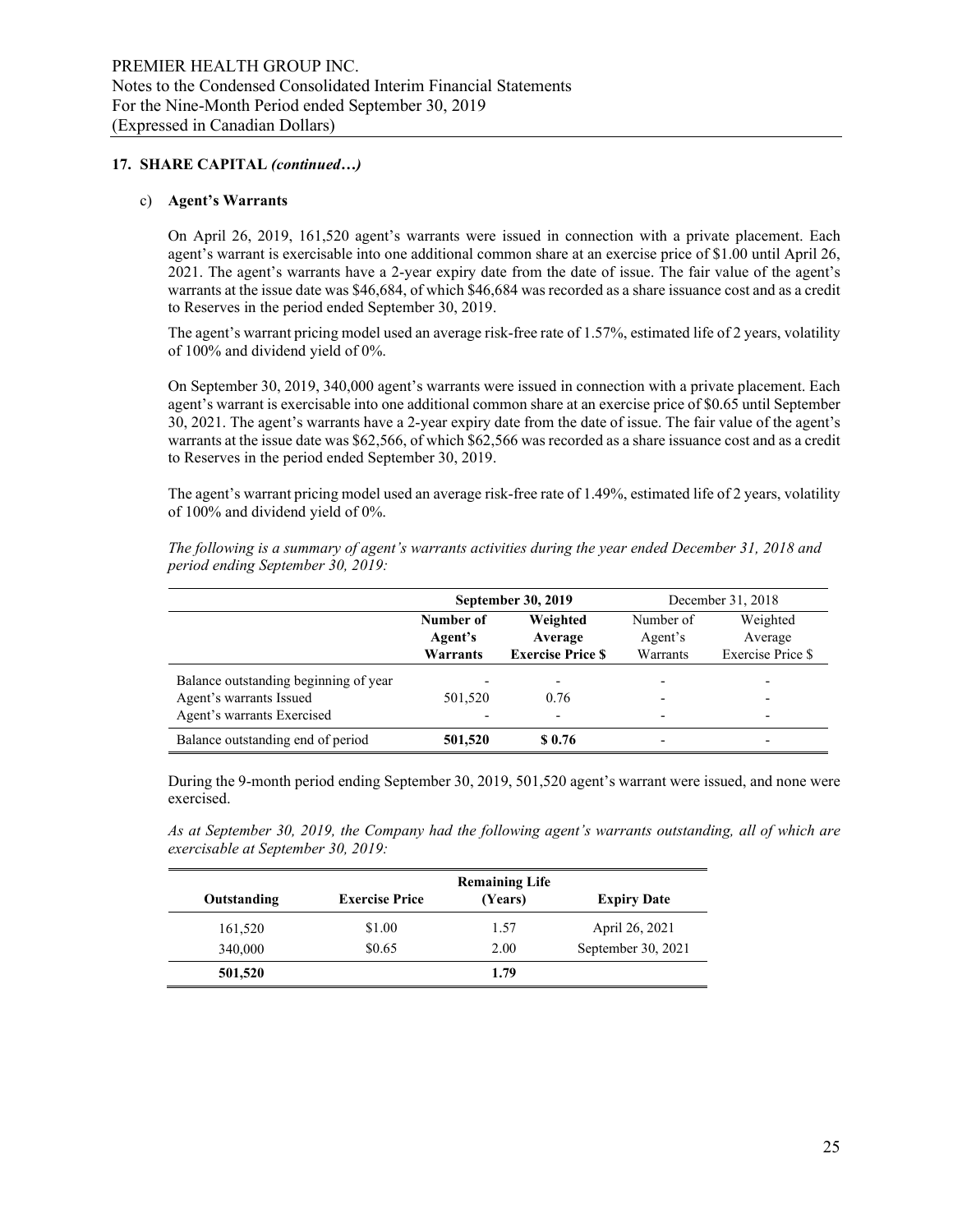#### d) **Shareholders' Warrants**

On April 26, 2019, 1,525,067 shareholders' warrants were issued in connection with a private placement. Each shareholders' warrant is exercisable into one additional common share at an exercise price of \$1.00 until April 26, 2021.

On May 16, 2019, 342,277 shareholders' warrants were issued in connection with a private placement. Each shareholders' warrant is exercisable into one additional common share at an exercise price of \$1.00 until May 16, 2021.

On September 30, 2019, 2,625,000 shareholders' warrants were issued in connection with a private placement. Each shareholders' warrant is exercisable into one additional common share at an exercise price of \$0.65 until September 30, 2021.

*The following is a summary of* shareholders' *warrants activities during the year ended December 31, 2018 and period ending September 30, 2019:*

|                                       |               | September 30, 2019       | December 31, 2018 |                          |  |
|---------------------------------------|---------------|--------------------------|-------------------|--------------------------|--|
|                                       | Number of     | Weighted                 | Number of         | Weighted                 |  |
|                                       | Shareholders' | Average                  | Shareholders'     | Average                  |  |
|                                       | Warrants      | <b>Exercise Price \$</b> | Warrants          | Exercise Price \$        |  |
| Balance outstanding beginning of year |               |                          |                   |                          |  |
| Shareholders' warrants Issued         | 4.492.344     | 0.80                     |                   |                          |  |
| Shareholders' warrants Exercised      |               |                          |                   | $\overline{\phantom{0}}$ |  |
| Balance outstanding end of period     | 4.492.344     | 0.80                     |                   |                          |  |

During the 9-month period ending September 30, 2019, 4,492,344 shareholders' warrants were issued, and none were exercised.

| As at September 30, 2019, the Company had the following agent's warrants outstanding, all of which are |  |  |
|--------------------------------------------------------------------------------------------------------|--|--|
| exercisable at September 30, 2019:                                                                     |  |  |

|             |                       | <b>Remaining Life</b> |                    |
|-------------|-----------------------|-----------------------|--------------------|
| Outstanding | <b>Exercise Price</b> | (Years)               | <b>Expiry Date</b> |
| 1,525,067   | \$1.00                | 1.57                  | April 26, 2021     |
| 342,277     | \$1.00                | 1.63                  | May 16, 2021       |
| 2,625,000   | \$0.65                | 2.00                  | September 16, 2021 |
| 4.492.344   | \$0.80                | 1.83                  |                    |

#### e) **Escrow shares**

As at September 30, 2019, the Company has 12,606,068 common shares held in escrow.

*Escrow shares will be released as follows:*

- 1,800,000 shares on January 1, 2020, and the same amount released each six months thereafter until the last 1,800,000 are released on August 1, 2021.
- 1,973,684 shares on January 28, 2020.
- 686,477 shares on January 17, 2020, and the same amount released each four months thereafter until the last 686,477 are released on May 17, 2021.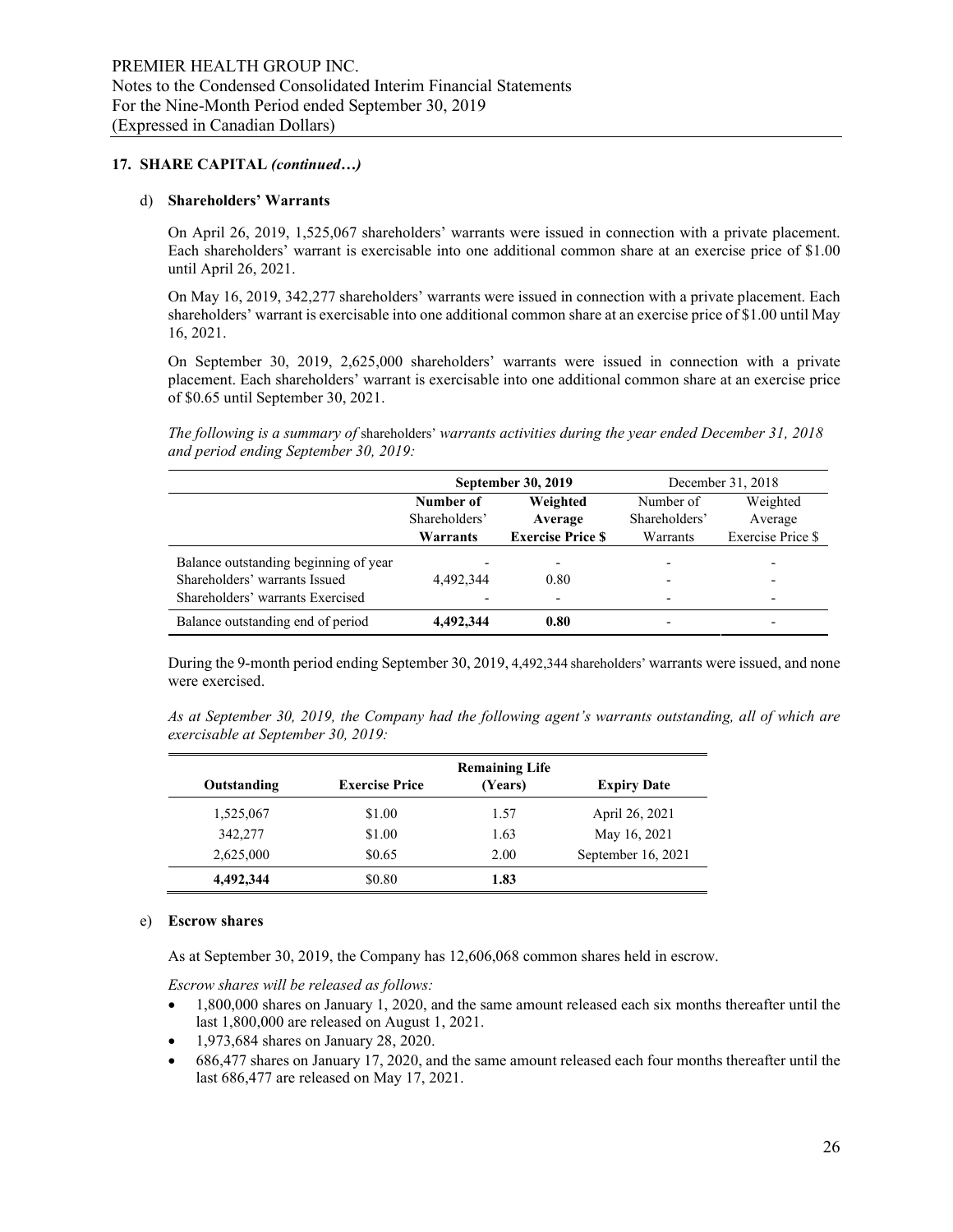#### f) **Stock Options**

The Company has adopted an incentive stock option plan (the "Option Plan") which provides that the Board of Directors of the Company may from time to time, in its discretion, and in accordance with the applicable stock exchange's requirements, grant to directors, officers, employees and consultants to the Company, nontransferable options to purchase common shares. Pursuant to the Option Plan, the number of common shares reserved for issuance will not exceed 10% of the issued and outstanding common shares of the Company. Options granted under the Option Plan can have a maximum exercise term of 5 years from the date of grant. Vesting terms will be determined at the time of grant by the Board of Directors.

#### *The following grants were made during the 9-month period ended September 30, 2019:*

On February 4, 2019, 300,000 options were granted to consultants of the Company, exercisable at \$0.76 per share. The options vest 4 months after the grant and have a five-year expiry date from the date of grant. The fair value of the options at grant date was \$181,116, of which \$181,116 was recorded in the period ended September 30, 2019 based on vesting conditions.

On February 4, 2019, 2,050,000 options were granted to employees of the Company, exercisable at \$0.76 per share. The options shall vest 25% every 6 months, commencing on August 4, 2019. The options have a fiveyear expiry date from the date of grant. The fair value of the options at grant date was \$1,237,623, of which \$748,431 was recorded in the period ended September 30, 2019 based on vesting conditions.

On July 17, 2019, 200,000 options were granted to employees of the Company, exercisable at \$0.32 per share. The options shall vest 25% every 6 months, commencing on January 16, 2020. The options have a five-year expiry date from the date of grant. The fair value of the options at grant date was \$47,736, of which \$10,134 was recorded in the period ended September 30, 2019 based on vesting conditions.

On August 20, 2019, 1,000,000 options, exercisable at \$0.50 per share, were cancelled. The fair value of the options at grant date was \$245,950, of which (\$245,950) (\$245,950 in the period ended December 31, 2018) was recorded in the period ended September 30, 2019.

On August 20, 2019, 2,400,000 options were granted to consultants of the Company, exercisable at \$0.25 per share. The options vested immediately. The options have a five-year expiry date from the date of grant. The fair value of the options at grant date was \$446,829, of which \$446,829 was recorded in the period ended September 30, 2019 based on vesting conditions.

The option pricing model used an average risk-free rate ranging from 1.27% and 1.8% with an average risk free rate of 1.50%, estimated life of 5 years, volatility of 100% and dividend yield of 0%.

#### *The following grants were made during the year ended December 31, 2018:*

On August 13, 2018, 3,200,000 options were granted to consultants and officers of the Company, exercisable at \$0.50 per share. The options vest 4 months after the grant and have a five-year expiry date from the date of grant. The fair value of the options at grant date was \$787,041, of which all was recorded in the period ended December 31, 2018 based on vesting conditions.

On August 13, 2018, 800,000 options were granted to employees of the Company, exercisable at \$0.50 per share. The options shall vest 25% every 6 months, commencing on February 13, 2019. The options have a five-year expiry date from the date of grant. The fair value of the options at grant date was \$196,760, of which \$85,281 (\$77,973 in the period ended December 31, 2018) was recorded in the period ended September 30, 2019 based on vesting conditions.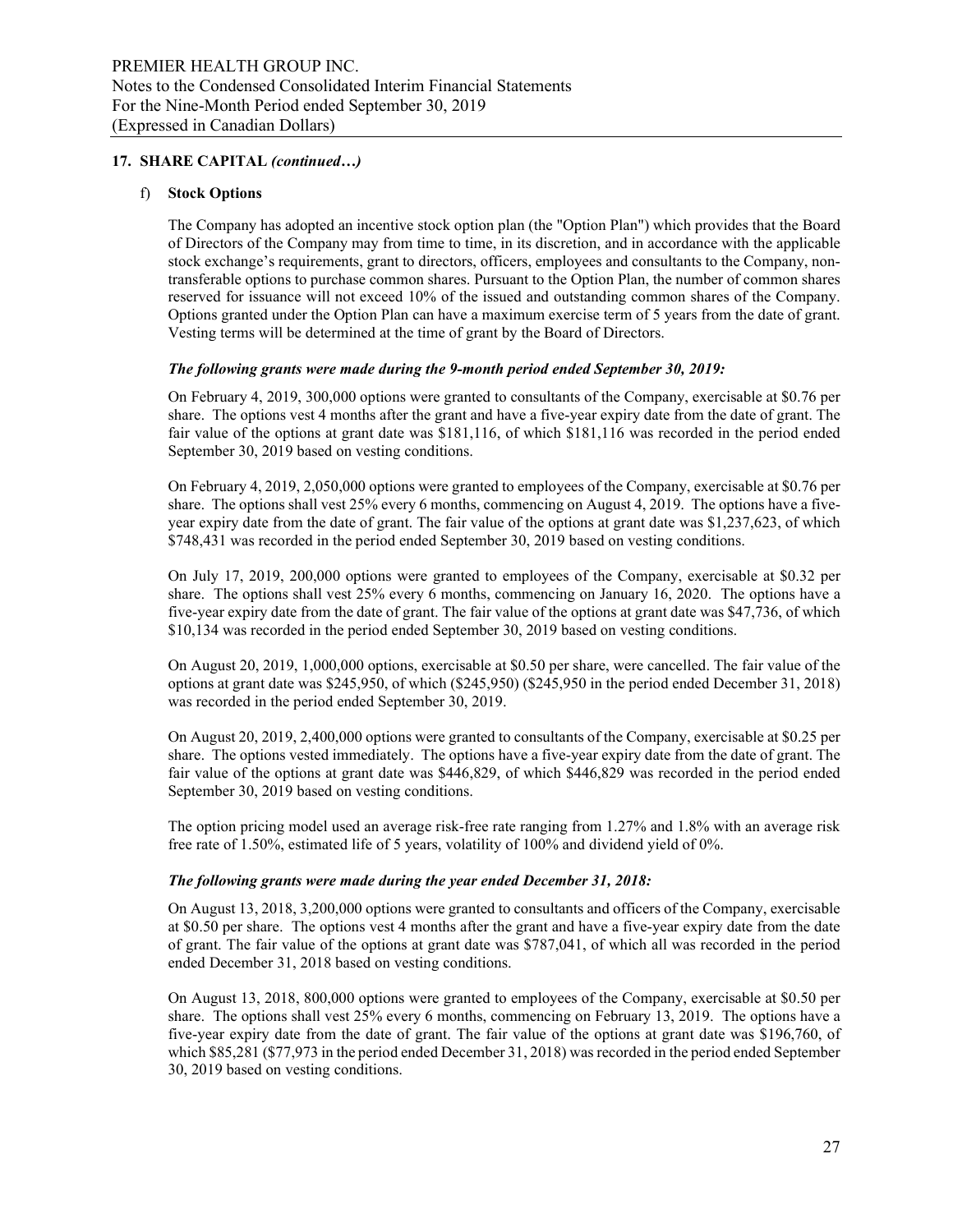## f) **Stock Options** *(continued…)*

The option pricing model used an average risk-free rate of 2.19%, estimated life of 5 years, volatility of 100% and dividend yield of 0%.

*The following is a summary of option activities during the year ended December 31, 2018 and period ending September 30, 2019:* 

|                                       |                | September 30, 2019      | December 31, 2018 |                          |  |
|---------------------------------------|----------------|-------------------------|-------------------|--------------------------|--|
|                                       | Number of      | Weighted                | Number of         | Weighted                 |  |
|                                       | <b>Options</b> | Average                 | Options           | Average                  |  |
|                                       |                | <b>Exercise Price S</b> |                   | Exercise Price \$        |  |
|                                       |                |                         |                   |                          |  |
| Balance outstanding beginning of year | 4,000,000      | 0.50                    |                   | $\overline{\phantom{0}}$ |  |
| <b>Options Granted</b>                | 4,950,000      | 0.49                    | 4,000,000         | 0.50                     |  |
| <b>Options Cancelled</b>              | (1,000,000)    | 0.50                    |                   |                          |  |
| <b>Options Exercised</b>              | (600,000)      | 0.50                    |                   | $\overline{\phantom{0}}$ |  |
| <b>Options Exercised</b>              | (1,600,000)    | 0.25                    |                   |                          |  |
| Balance outstanding end of period     | 5,750,000      | \$ 0.57                 | 4,000,000         | \$0.50                   |  |

During the 9-month period ending September 30, 2019, 4,950,000 options were granted, 1,000,000 were cancelled, and 2,200,000 options were exercised. Subsequent to September 30, 2019, 300,000 options were granted to consultants of the Company at an exercise price of 0.40.

|             |             |                       | <b>Remaining Life</b> |                    |
|-------------|-------------|-----------------------|-----------------------|--------------------|
| Outstanding | Exercisable | <b>Exercise Price</b> | (Years)               | <b>Expiry Date</b> |
| 2,400,000   | 2,000,000   | \$0.50                | 3.87                  | August 12, 2023    |
| 2,350,000   | 812,500     | \$0.76                | 4.35                  | February 3, 2024   |
| 200,000     |             | \$0.32                | 4.80                  | July 16, 2024      |
| 800,000     | 800,000     | \$0.25                | 4.89                  | August 19, 2024    |
| 5,750,000   | 3,612,500   |                       | 4.24                  |                    |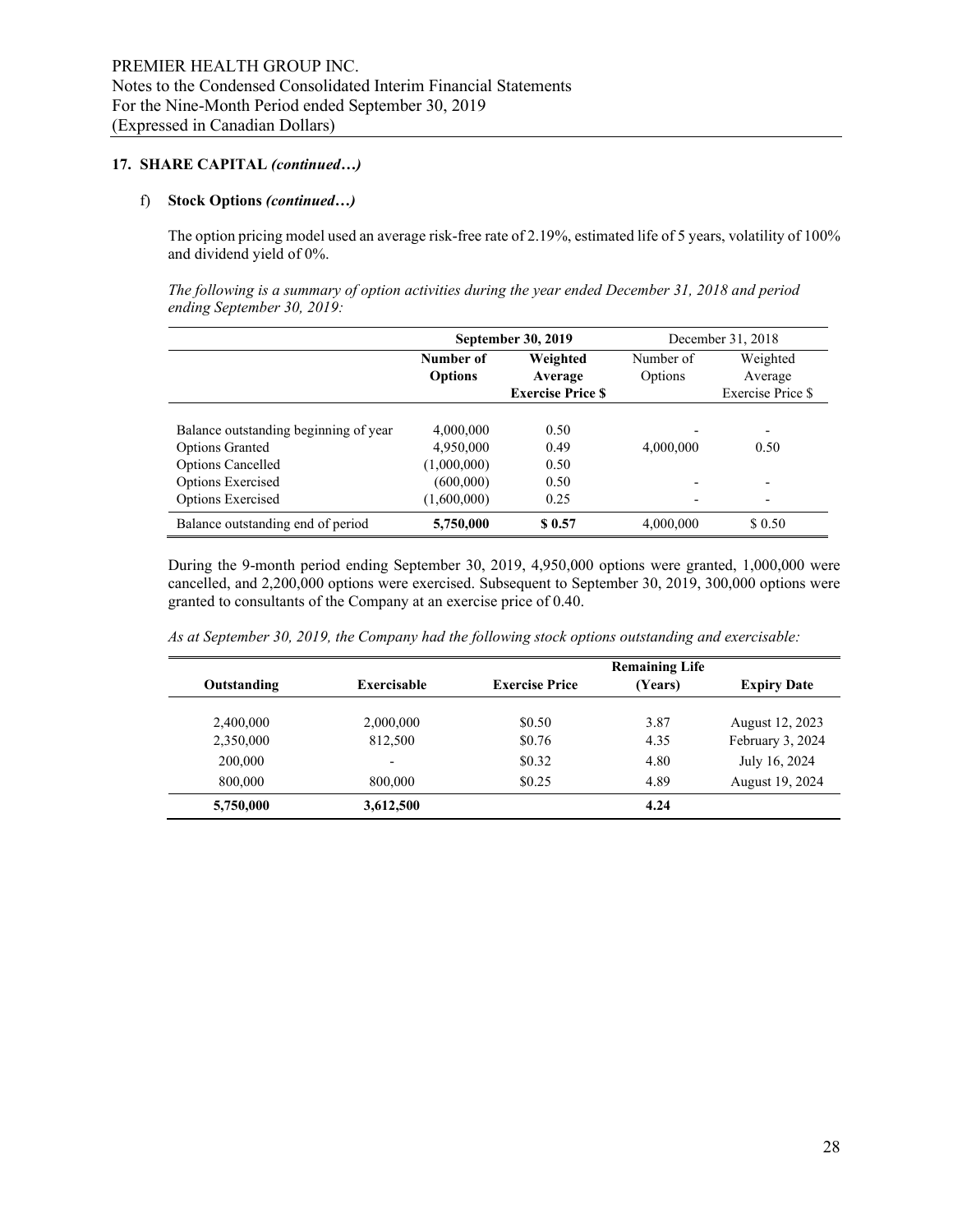## **18. LEASES**

The Company leases various office, clinic, and pharmacy spaces for its operations. On adoption of IFRS 16 at January 1, 2019, the Company recognized \$15,751,388 in lease liability in relation to leases which had previously been classified as operating leases under the principles of IAS 17 Leases. Right of use assets were measured at an amount equal to the lease liability. The Company has elected not to recognize right of use assets and lease liabilities for short-term leases that have a lease term of 12 months or less and leases of low-value assets. The Company recognizes the lease payments associated with these leases as an expense on a straight-line basis over the lease term.

Management also used hindsight when determining the lease term if the contract contained an option to extend or terminate the lease. These assets and liabilities were measured at the present value of the remaining lease payments plus anticipated exercise of renewal options, discounted using the incremental borrowing rates as of January 1, 2019, which were estimated to be 4.15%.

#### **Right-of-use assets**

The Company's right-of-use assets as at September 30, 2019 and December 31, 2018 are as follows:

|                                                   |   | S<br><b>Total</b> |
|---------------------------------------------------|---|-------------------|
| Cost                                              |   |                   |
| December 31, 2018                                 |   |                   |
| Balance as at January 1, 2019                     |   | 401,498           |
| Additions: Acquisition of Cloud Practice (Note 3) |   | 370,633           |
| Additions: Acquisition of Pharmacies (Note 3)     |   | 1,953,159         |
| Balance at September 30, 2019                     |   | 2,725,290         |
| <b>Accumulated Amortization</b>                   |   |                   |
| December 31, 2018                                 |   |                   |
| Amortization                                      |   | (222,129)         |
| Balance at September 30, 2019                     |   | (222, 129)        |
| January 1, 2019                                   | S | 2,725,290         |
| September 30, 2019                                | S | 2,503,161         |

During the three and nine months ended September 30, 2019, the Company recognized \$122,933 and \$222,129 of depreciation expense related to right-of-use assets, respectively.

#### **Lease liability**

The Company's lease liability as at September 30, 2019 and December 31, 2018 are as follows:

|                             | September 30,<br>2019 | December 31,<br>2018     |
|-----------------------------|-----------------------|--------------------------|
| Lease Liability current     | 452,551               | $\overline{\phantom{0}}$ |
| Lease Liability non-current | 2,096,267             | $\overline{\phantom{0}}$ |
| Total Lease Liability       | \$2,548,818           | $\overline{\phantom{0}}$ |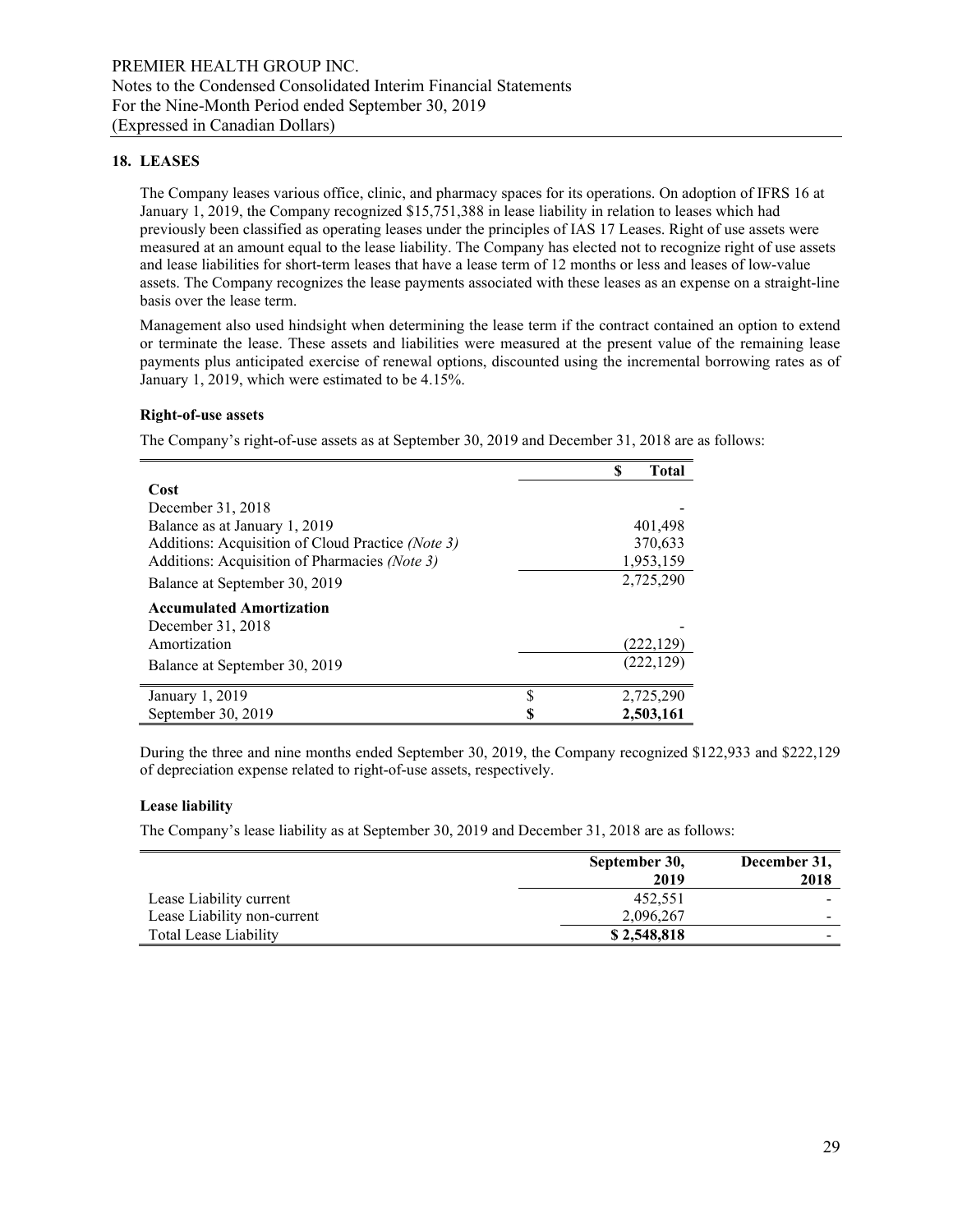#### **18. LEASES** *(continued…)*

Lease liability interest expense recognized in profit and loss and lease payments recognized in the financing component of statement of cash flows are as follows:

|                               |  | Total      |
|-------------------------------|--|------------|
| December 31, 2018             |  |            |
| Balance as at January 1, 2019 |  | 384,788    |
| Acquisition of Cloud Practice |  | 366,349    |
| Acquisition of Pharmacies     |  | 1,939,797  |
| Interest Expense              |  | 31,811     |
| (-) Lease cash payments       |  | (173, 927) |
| Balance at September 30, 2019 |  | 2,548,818  |

As at September 30, 2019, the discounted payments under lease liabilities are as follows:

|                      | <b>Total</b> |
|----------------------|--------------|
| Less than one year   | 384,788      |
| One to five years    | 366,349      |
| More than five years | 1,939,797    |
|                      | 2,548,818    |

#### **19. CAPITAL MANAGEMENT**

The Company's objectives when managing capital are to safeguard its ability to continue as a going concern, so that it can provide returns for shareholders and benefits for other stakeholders. The Company considers the items included in shareholders' equity (deficiency) as capital. The Company manages the capital structure and makes adjustments to it in response to changes in economic conditions and the risk characteristics of the underlying assets. The Company's primary objective with respect to its capital management is to ensure that it has sufficient cash resources to fund the operation of the Company. To secure the additional capital necessary to pursue these plans, the Company intends to raise additional funds through equity or debt financing. The Company is not subject to any externally imposed capital requirements. There were no changes to the Company's approach in its management of capital during the year.

#### **20. FINANCIAL INSTRUMENTS**

The Company's financial instrument consist of cash, accounts receivable, deposits on investments, accounts payable, amounts due from and to related parties, notes receivable, and convertible notes receivable.

The Company's cash and marketable securities are measured at fair value under the fair value hierarchy based on level one quoted prices in active markets for identical assets or liabilities. The Company's accounts receivable, accounts payable, amounts due and from related parties, notes receivable and convertible notes receivable have amortized costs that approximate their fair value due to their short terms to maturity. The net liabilities from discontinued operations are recorded at fair value due to their short-term to maturity. The Company's other financial instruments, being the convertible debenture, is measured at amortized cost.

The Company's risk exposures and the possible impact of these expenses on the Company's financial instruments are summarized below: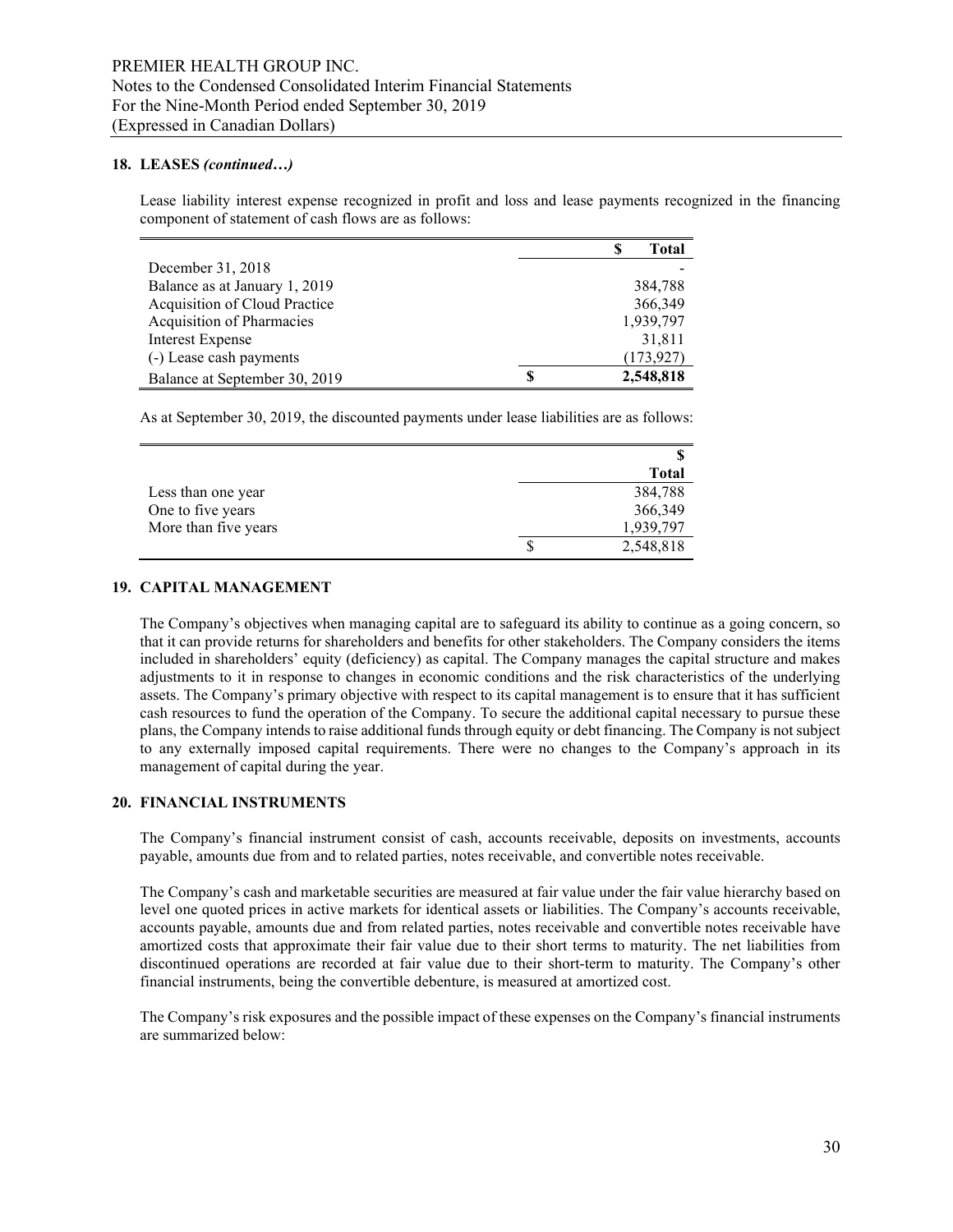#### **20. FINANCIAL INSTRUMENTS** *(continued…)*

#### **Credit Risk**

Credit risk is the risk that one party to a financial instrument will cause a loss for the other party by failing to discharge an obligation. As of September 31, 2019, the Company is exposed to credit risk to the extent that its clients become unable to meet their payment obligations. Trade receivables include amounts receivables from the sale of services and GST receivables.

#### **Liquidity Risk**

Liquidity risk is the risk that an entity will encounter difficulty in meeting obligations associated with financial liabilities. The Company's approach to managing liquidity risk is to ensure that it will have sufficient liquidity to meet liabilities when due. As at September 30, 2019, the Company did have sufficient cash on hand to meet its current liabilities but continues to need to source different methods of financing.

#### **Market Risk**

Market risk is the risk of loss that may arise from changes in market factors such as interest rates, foreign exchange rates, and commodity and equity prices.

#### **a) Interest rate risk**

Interest risk is the risk that the fair value or future cash flows will fluctuate as a result of changes in market risk. The Company's sensitivity to interest rates is insignificant.

#### **b) Currency risk**

Currency risk is the risk that the fair value or future cash flows of a financial instrument denominated in a foreign currency will fluctuate because of changes in foreign exchange rates. The Company operates internationally, which gives rise to the risk that cash flows may be adversely impacted by exchange rate fluctuations. Amounts subject to currency risks are primarily cash, accounts receivable, accounts payable and loans that are held in foreign currency. The Company has not entered into any foreign exchange contracts to hedge this risk.

#### **c) Price risk**

The Company is exposed to price risk with respect to equity prices, since the Company possesses investments in publicly traded securities. The Company closely monitors those prices to determine the appropriate course of action to be taken. The maximum exposure to the Company is the fair value of its marketable securities, which have been recorded at \$1.